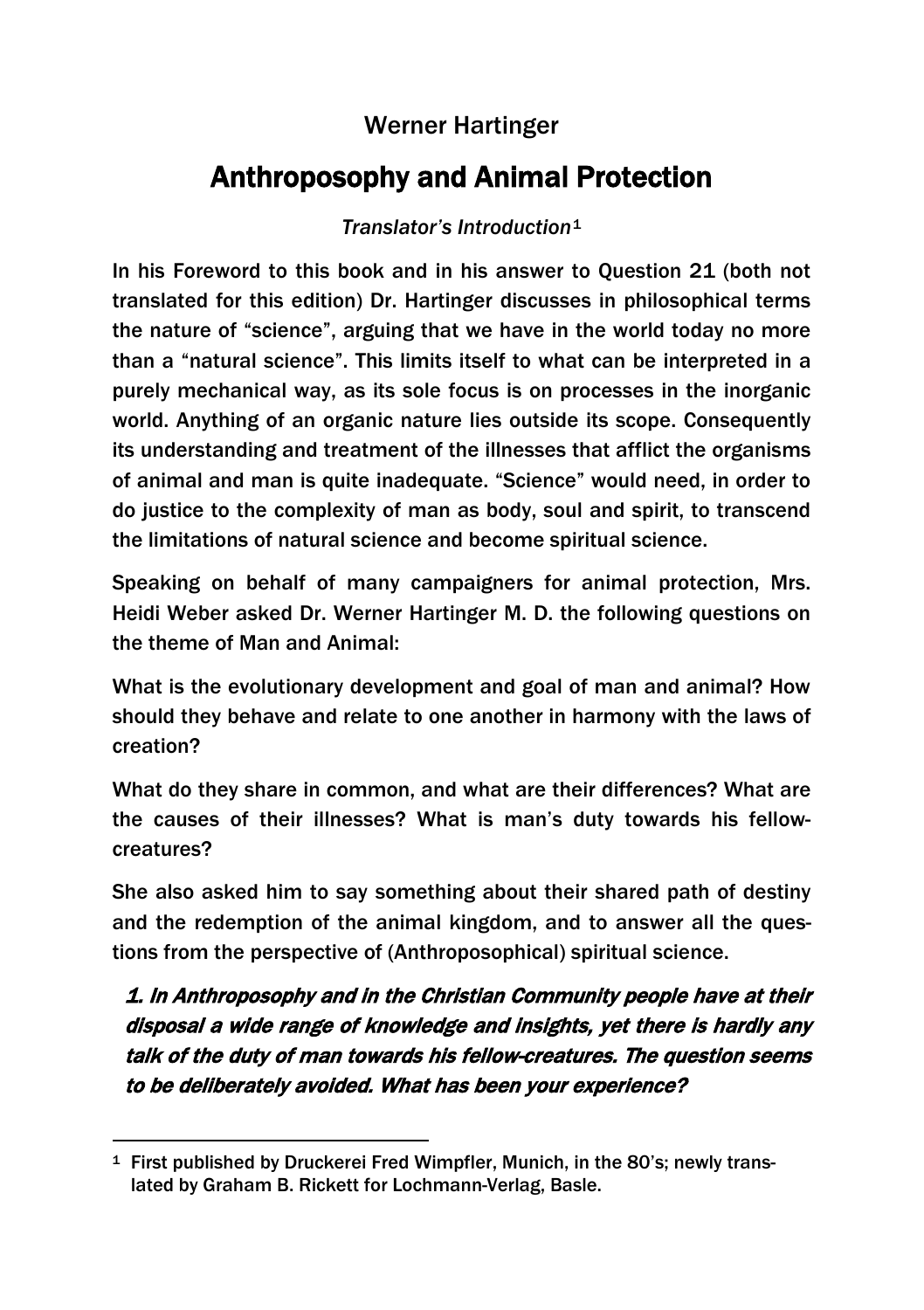On behalf of the animals, I would like to thank you for your interest in this complex subject. Rudolf Steiner did not lecture on this as a main theme, but I have been able to draw references from many different lectures which together provide deep insight into the shared Karma of man and animal.

Unfortunately, such terms as 'compassion', 'evolutionary connection', 'fellows in creation' are seldom heard in anthroposophical lectures and seminars. But R. Steiner often spoke of the sacrifice made by the animals for man, and of the grave consequences of the torture and killing of animals. He pointed out that animal experiments for medical reasons cannot lead to an improvement in human health or to the curing of illnesses – rather the contrary.

The neglect by Anthroposophists of the whole subject of our obligation towards the animal kingdom probably has to do with the traditional emphasis laid by the Christian churches on the individual's need to strive for his own personal salvation.

# 2. Do not Christianity and Anthroposophy in particular have a special task in regard to the relation between man and animal?

Absolutely! From the early Christian centuries onwards, however, the ideas of empathy, compassion, respect and love came to be neglected, owing to ignorance of the esoteric dimension of the New Testament. Add to this the selfish profit motive of our time and we have the un-Christian and unacceptable treatment of our fellow-creatures today. It would be wonderful if many Anthroposophists were to take to heart R. Steiner's statements on this question, and recognize the animals' right to live unharmed. They should also attend to their own nutrition through a change of life-style.

# 3. How do you explain the varying attitude of the human being to animals and an obvious lack of interest and empathy?

It is a matter of the level of knowledge attained, experiences from earlier lives, the path of destiny and Karma in connection with the lifelong learning process of the human being.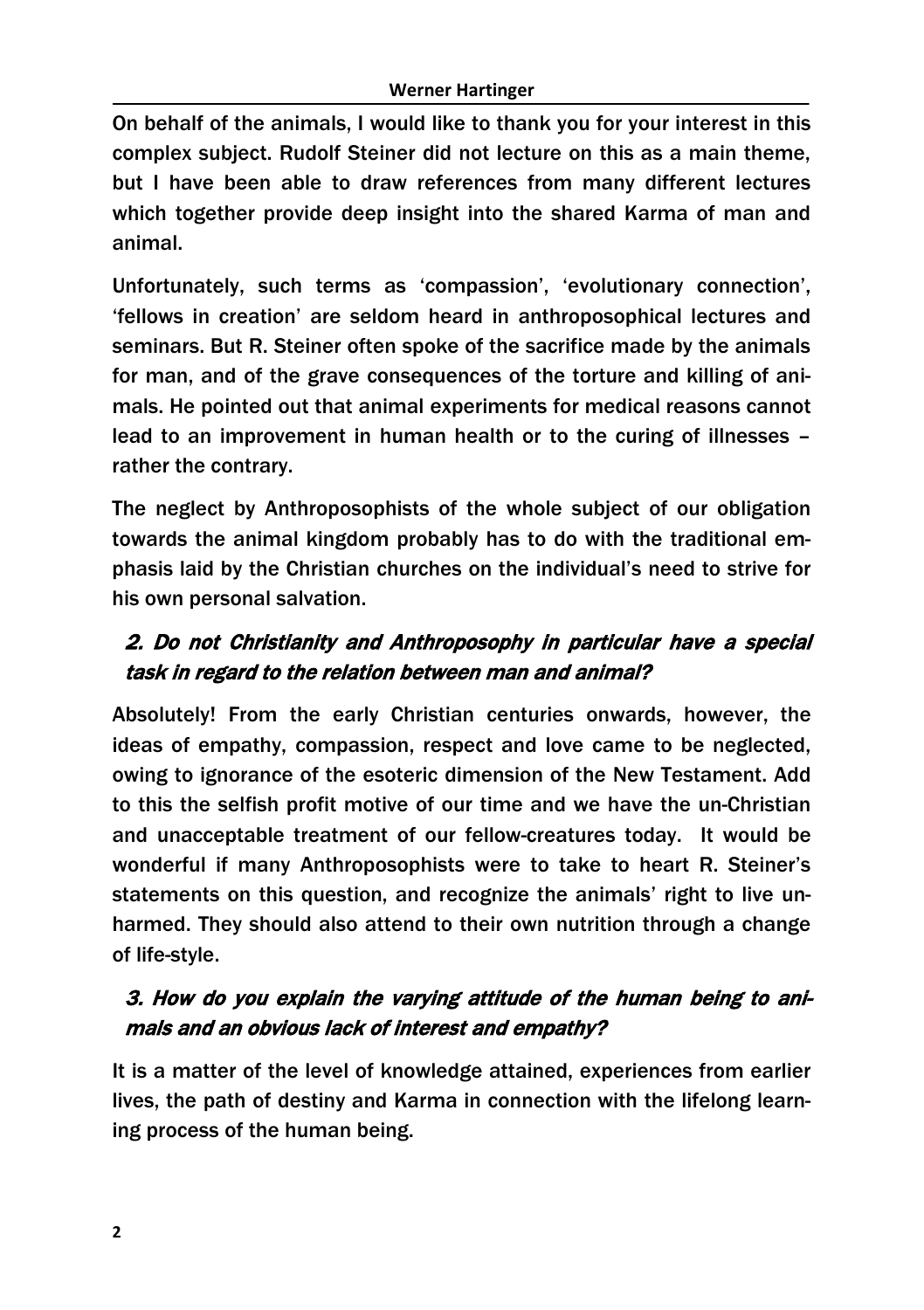## 4. Do animals experience the Christ, or does their path of knowledge and development all the way to redemption go via and together with the human being?

A very important question. According to Dr. Steiner, the animal has no direct vision, nor knowledge, of Christ. Through living freely with human beings, the domestic animals are meant to experience the selfless Christian love impulse. Here, the individual animal learns and, after death, brings its experiences and knowledge into the fund of knowledge of the group-spirit. The being of the animal has developed the cosmic intelligence very far, further than the human being. But the essential loveimpulse exists in it only in its most elementary form as sexual partnership and in varying forms between parent animals and their offspring up to the stage of sexual maturity. Then this force, necessary for maintenance of the species, comes to an end. Until the stage of a later absorption of the Christ impulse its path of knowledge goes via its life together with the human being, and it is not only in this respect that the animal depends upon man's thought and action as a fellow-creature.

# 5. When a close connection exists, looking into the eyes of an animal, especially a dog, we get the impression of being looked at by not just a "dog".

People with a spiritual-scientific orientation are aware that the eye takes in, not only visible light, but also other qualities of radiation found in sunlight. This contains far more energy-rays than are known of and, because they cannot be analyzed or demonstrated physically they are not scientifically recognized – although, logically, the fact that they cannot be proven by methods of analysis that are inadequate because they are only adapted to matter or known forms of energy, cannot constitute proof of the non-existence of other energy qualities.

It is, therefore, via this route that, on an etheric and astral level, we absorb various – not always good – spiritual, astral and etheric influences from other beings. It is conceivable that, at some point, the partially incorporated group-spirit wishes momentarily to take in the thoughts of a human being in this way. Anyone with the right sensitivity can perceive its presence in the animal through its out-raying force. This presupposes, of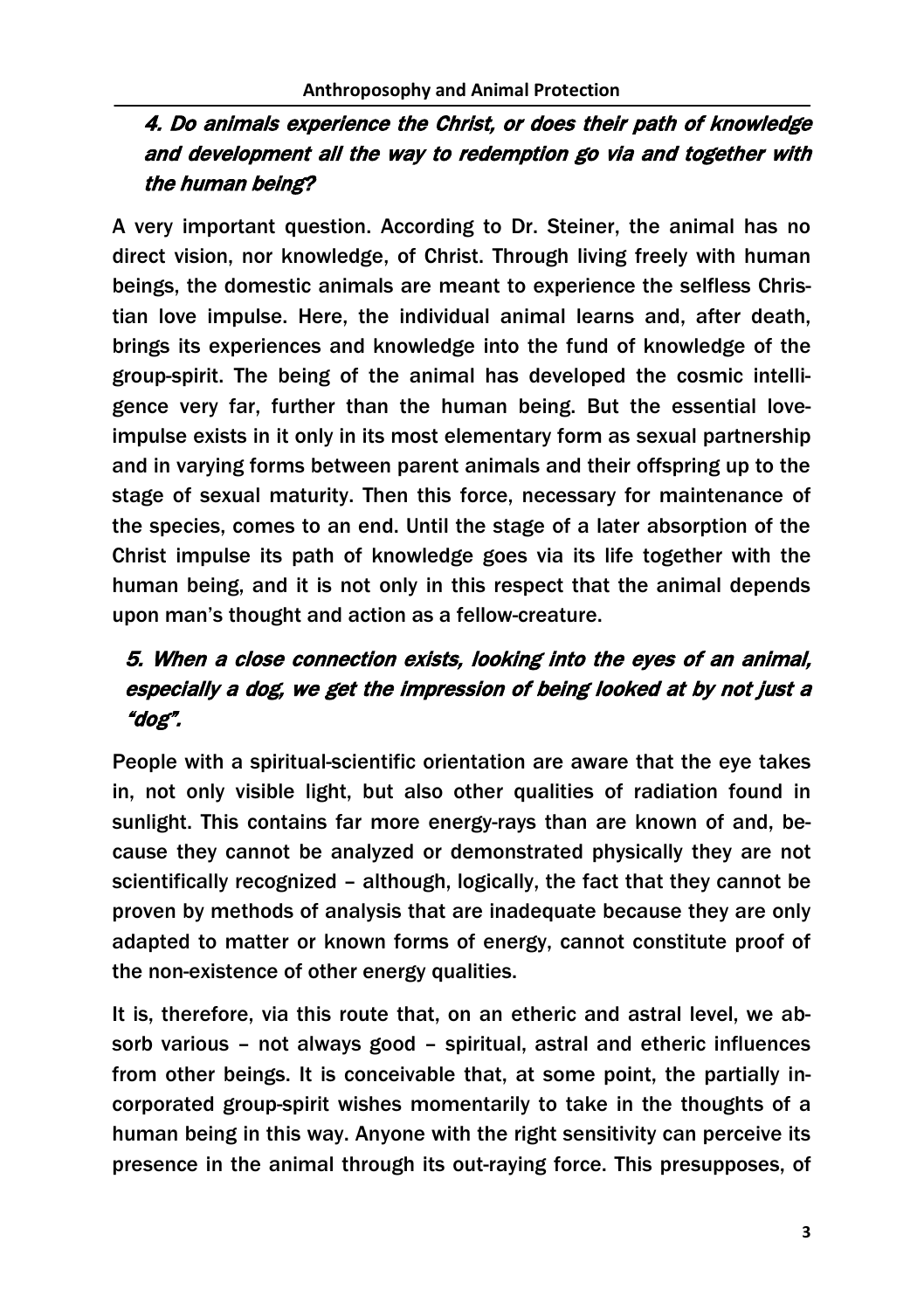course, that one acknowledges the spiritual worlds and leads a corresponding way of life. This is also an unusual way of receiving the words of Christ, which explains why St. Francis was able to preach to the animals about Christ.

# 6. Animals often play a significant role in human destiny, and their selfsacrificial intervention to help a person is well-known. Are such events prompted by the group-soul, do they have a special meaning, and whose "instrument" are the animals in such cases?

Yes, more often than one thinks, and nothing happens by "chance". The animal has a perceptive capacity far superior to man's in the ether and astral region, where it sees all the elemental and spiritual beings who can intervene in the events of the physical world. It is the gnomes in particular in such cases, who in a certain way complement the intellectual knowledge of the vertebrates and can give warnings and instructions, which are then defined by science as "instinctive behaviour". Events of this kind are in most cases due to direct influence on the part of the personal guardian spirit, if the preconditions are given together with the permission to intervene in the human being's individual freedom of decision. But a person spoken to in this way will not notice such signs, unless he believes in the possibility of the intervention of spiritual worlds in our own, and if he perceived them he would not believe them. Of course, the action required of the animal must correspond to its physical capacities and disposition.

# 7. And yet the human being has been, in many ways, for millennia the tragic fate of the animals. His actions are felt by many people to be unjust or are even described as criminal. How are such forms of behaviour ever be atoned or compensated for?

The renowned poet and Anthroposophist Christian Morgenstern made a clear statement about this when he said: "Whole world-ages of love will be needed, in order to repay the animals for the ways they have served us and earned our gratitude."

It would not correspond in any way to the idea of a loving and just God if one being could harm another without having to answer for it. Reparation for such deeds is necessary from two aspects, the level of civil and penal law, as it were. In his next life the human being takes on all his actions as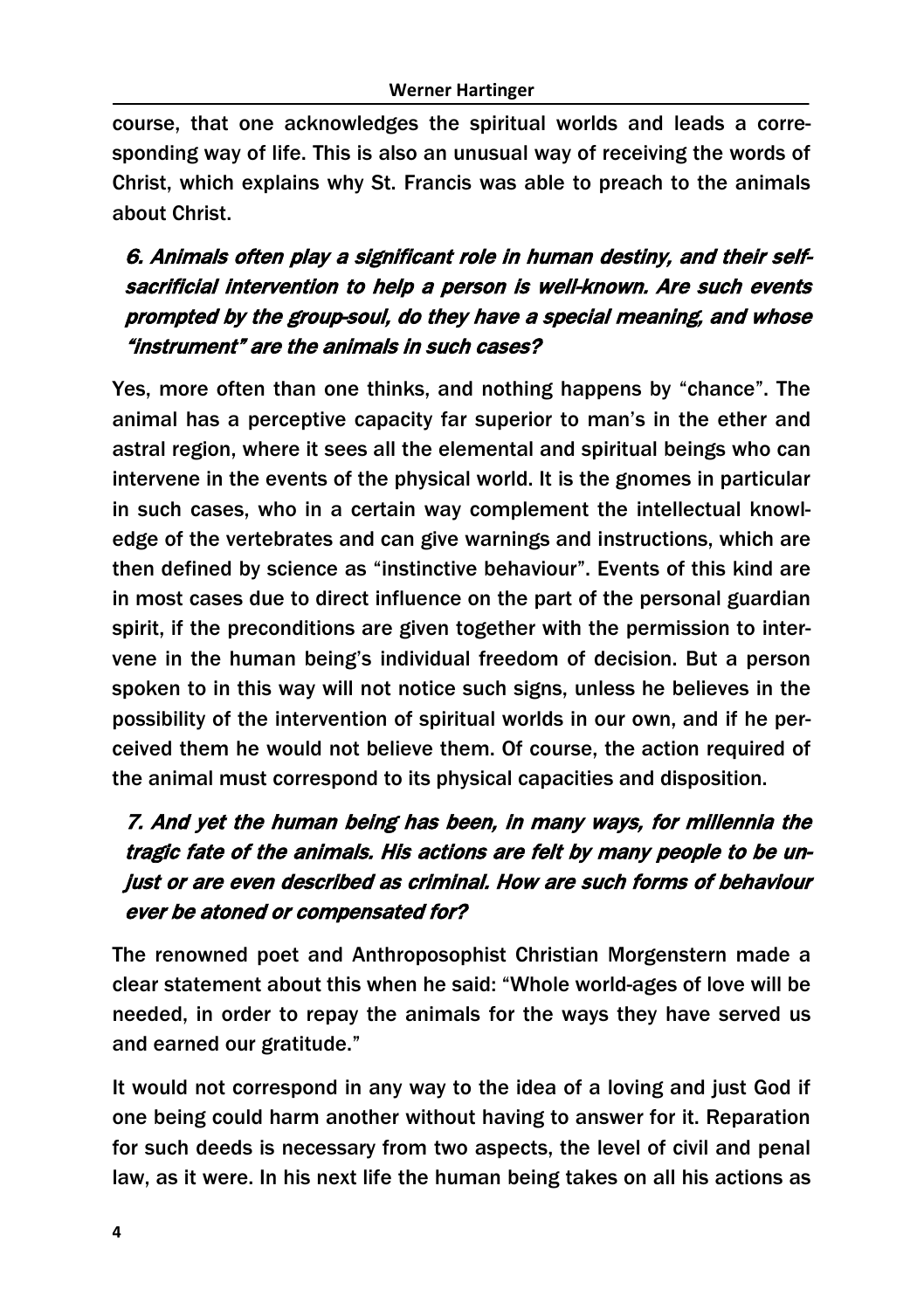a karmic burden of destiny, in order to compensate for them vis-à-vis the one who has suffered harm. This happens in various forms, depending upon the level of insight attained in the course of development. The penal consequences of man's infringement of the laws of creation – and only these – were placed by Christ upon his own karma with his deed of redemption. But then the human being must learn what he has done wrong. Therefore, after his death he will experience, himself, more intensively during what is known as Kamaloka (Purgatory, in religious terms) his deeds, utterances and thoughts and the consequences of his actions, with respect to the suffering, pain, fear and death he has caused, but also joy and sympathy. For the soul in question the worst effects arise from the tormenting, harming and killing of an animal entrusted to our care, whereby the alleged or actual reasons for such actions are irrelevant. R. Steiner says in regard to vivisection in his book "Before the Gates of Theosophy" (GA 95) what can be expressed as follows: During his life, the human being arouses, consciously or unconsciously, intentionally or unintentionally, suffering, fear and pain, but also pleasure and joy, in his fellow-men and fellow-creatures. All this he meets again as he passes through the period of Kamaloka. Formerly, he caused pain to others, now he must suffer this pain himself in a more intense form. Especially terrible, therefore, is the Kamaloka of the vivisector, as the consequences of his actions manifest unavoidably in the form described. The supposedly unintentional nature of his action, the appeal to scientific necessity or a "noble purpose" cannot prevent this; the law of spiritual life is unyielding!

At an Annual General Meeting he completes the picture as follows: The fact that the human being must endure after his death and to a heightened degree, all the torment and suffering he has caused, is the reason why the same human soul will never become an animal tormentor or experimenter again. For, there lives on in his subconscious the memory of the consequences of his actions after death, and this holds him back from repeating such actions.

### 8. Do suffering, pain and death have the same meaning and value for man and animal?

On this question R. Steiner says the following: The animal does not feel pain and sorrow in the same way as the human being. For example, the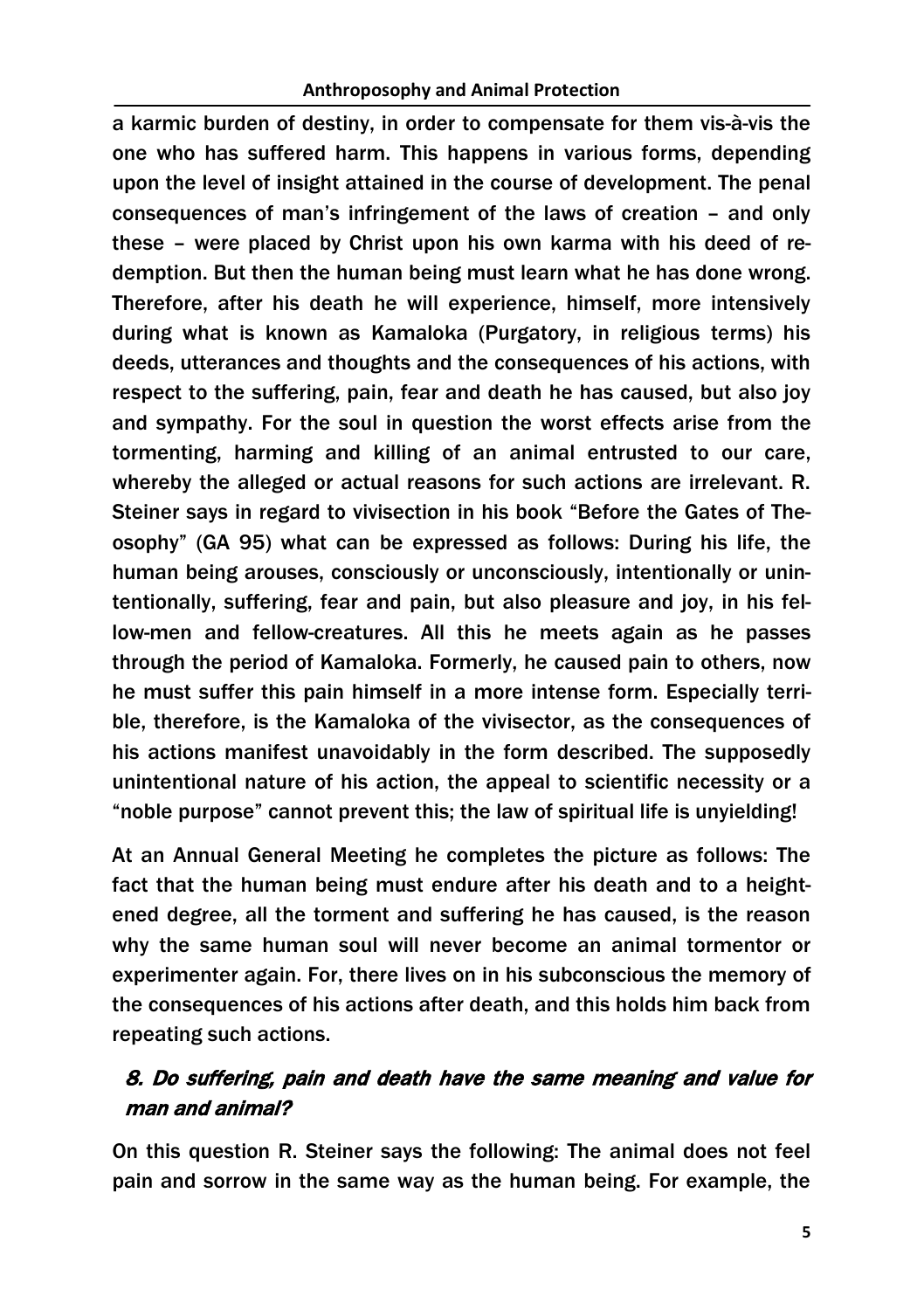warm-blooded animal suffers far more intensively, because it does not have in the same form as man: knowing, thinking and willing, which create a strong counter-stream, thus enabling the pain to be held in a bearable balance. This means that its suffering is much more intense and, besides this, the pain is not only felt at the place where it is inflicted – the animal's whole body is pain. Its inability to understand this pain and its causes always arouses in it the fear of death, which makes all its sensations still more unbearable.

In "The Revelation of Karma" (GA 120) these processes are illumined from the aspect of individual development, and he made the following comparison: We have to bear pain and suffering and this is for us a means of attaining insight and perfection if we overcome it. The animals do not have this possibility because they do not have in them an individual spirit principle, which is the source of the counteractive forces for reduction of pain mentioned earlier. As a result they are in a far worse position that we are, because they cannot overcome pain. When we left them behind in evolution and they took on those astral qualities that hinder our development, they had the capacity to feel pain, but not the possibility of raising themselves above it by overcoming it consciously.

### 9. Is a loving attitude and inner connection with animals from one's childhood onwards an expression of earlier relationships, forms of behaviour or knowledge?

In the first place it is an expression of the level of insight that recognizes one's fellow-creature as an independent being with the indissoluble right to life and freedom from harm, just as much as we respect the relationships that carry with them a duty from the evolutionary point of view. This insight is of course a result of past modes of behaviour and experiences. R. Steiner gives an impressive account of the once shared path of man and animal, and also their separation: At an early point in evolution we left the animals behind with our astral burdens, at a stage of development where they did not yet have the possibility of overcoming pain for the sake of their own further progress, and pain also does not embody the same process of knowledge as it does for us. They must therefore endure to our own advantage, far more intense suffering, until they are redeemed. This is not a theory; it is primordial knowledge of humanity, which comes to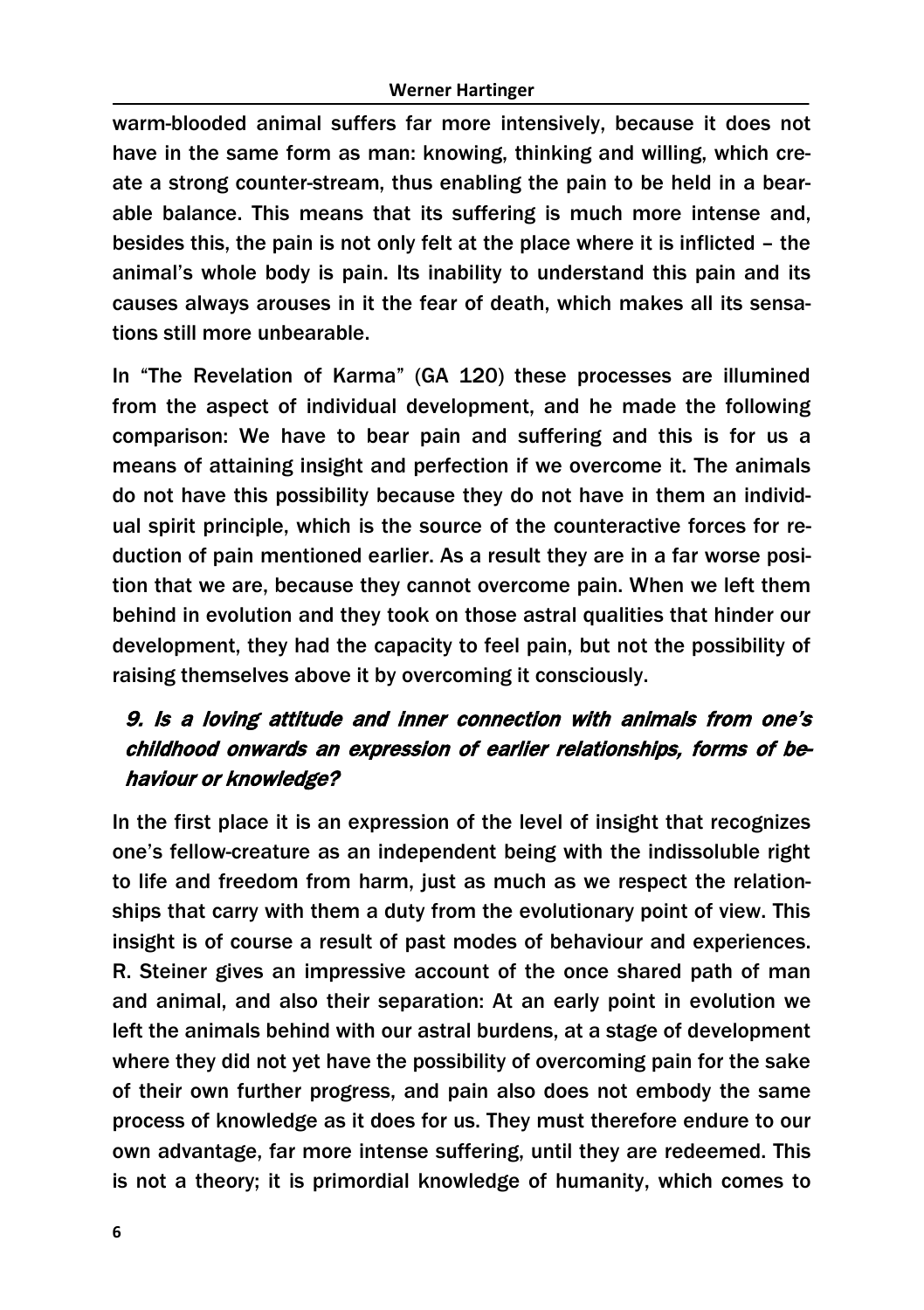expression, in a process of soul-recollection, as empathy for the animals. This can then develop into an understanding of them as our fellowcreatures, and even into the readiness to suffer with them. This compassion will return consciously when the human being is prepared to receive spiritual wisdom and recognizes how closely bound together are the Karma of mankind and the world-karma of the animals.

# 10. Animals often have very lively dreams: they bark, run around, smell and breathe in the sleeping state as if they are having such experiences. In spite of this, in contrast to human beings, they perceive events on the physical plane very exactly and can react at once. How is this possible?

To understand these differences, one must first get to know the three states of consciousness of the warm-blooded creatures, which recur more or less regularly through a whole lifetime and are a part of the bio-rhythm. They are the states of consciousness: waking, dreaming and sleeping, which have, nevertheless, in man and animal somewhat different functions and dimensions.

When the human being is awake, he notices with his sense-organs only the physical surroundings; other perceptions – particularly in the spiritual world – do not occur. In the state of sleep he is without earthly consciousness and he does not perceive the physical events around him; he dwells completely in the spiritual world and has, in general, no ability to remember what he experienced there. His dreaming is a brief intermediary state in which certain impressions from the astral world can remain and be carried over into the conscious waking state.

With the animal this is not the same, although it, too, knows the rhythm of waking, dreaming and sleeping. Its ability to perceive in the waking state is not limited to the physical surroundings; it also perceives events in the astral world with a dulled consciousness and can retain them in the memory. It remains awake, as it were, only with a part (generally the greater) of its consciousness in the physical world, and with the other part in the spiritual region, whereby the proportions in percentage terms vary a great deal from one species to another. In sleep it is the other way round; here it is with its perceiving capacity mainly in the astral world, but it still experiences in a weaker form the events in the physical surroundings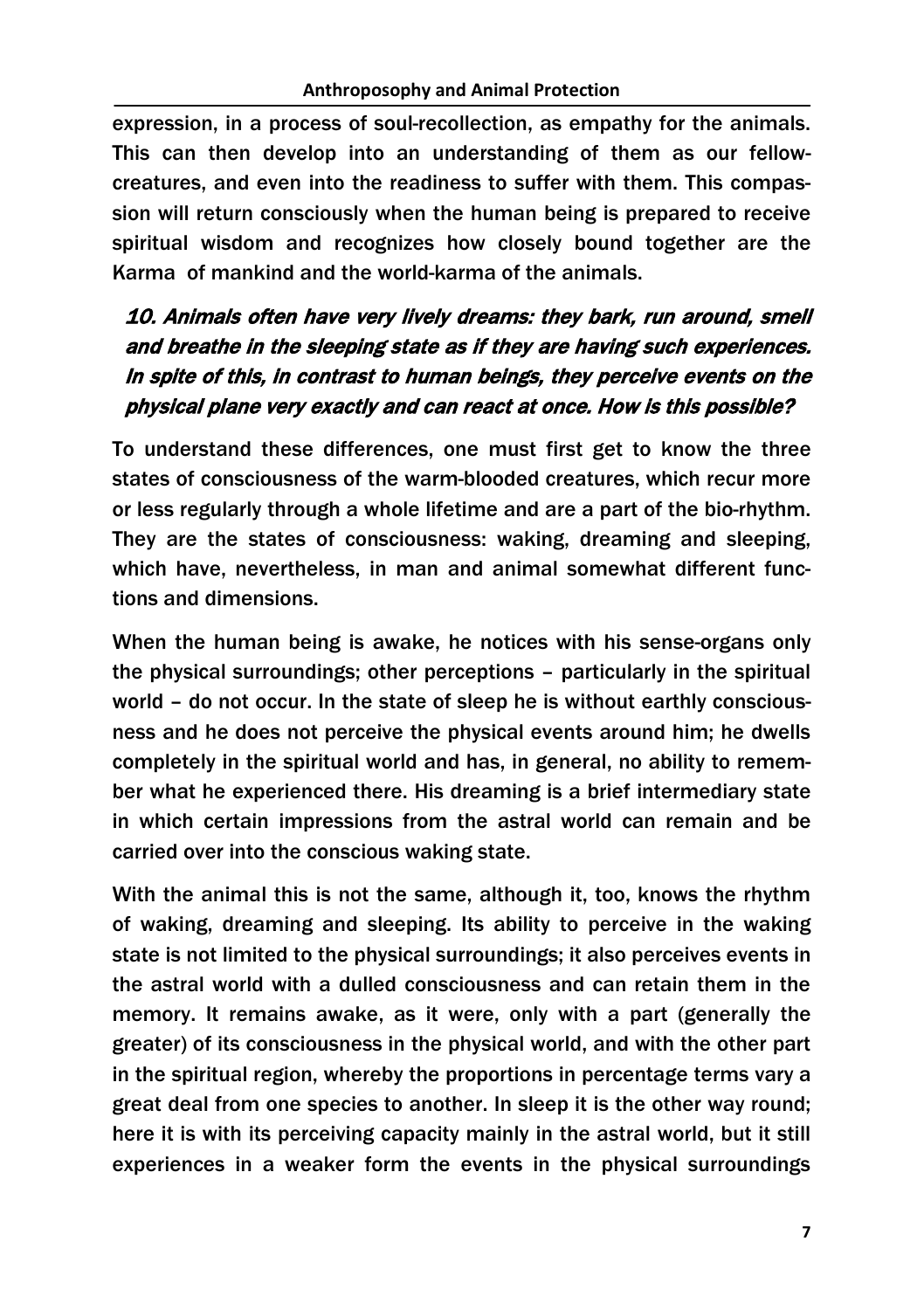through its sense-organs. Thus, neither the waking nor the sleeping consciousness of the animal limits it to either of the two levels, and what is being experienced on the astral plane during sleep can, via the nervous system, show itself simultaneously in the body in the form of corresponding movements and changes in biological functioning.

Equally, in dreaming the earthly perceptive and cognitive capacity is not completely switched off, which is to be viewed, particularly in the case of wild animals, as a necessary protective measure, a relic of which is found in the domestic animal.

Such differences in the perceptive faculty are due to the functional processes that bring about the state of sleep. In the human being, the individual 'I'-consciousness and the astral body leave the physical and etheric body completely and dwell, under the guidance of the guardian spirit, in the other world. This is why, on waking, it takes a while before the physical body can be fully controlled, because the return and the "embodying" in the physical and etheric body is a process for which time is needed. In the case of the animal, however, the astral body does not, in sleep, leave the lower bodies completely, which is why it receives via eye, ear, smell and feeling all the impressions from the surroundings and can also react immediately. Thus, the movements and sounds to be seen or heard during sleep or dreaming are the result of this difference in the physiology of sleep, whereby in the animal what is experienced on the astral plane with other animals is transmitted by the not fully separated astral body directly into the nervous system of the body. Waking, dreaming and sleeping are therefore, by these criteria alone, not the same in man and animal, however many outer similarities there may be.

### 11. How is it that animals can have a special sense for future events, which could almost be described as clairvoyance, and that they can largely grasp man's thoughts and mental pictures?

The fact we have described, that the animals have only a part of their perceptual consciousness on the physical and the other part in the astral plane, allows them also to perceive events in the surrounding astral world and place them in their right context. They are helped in this by the regular elemental beings of the solid earth, who have a one-sided but highly-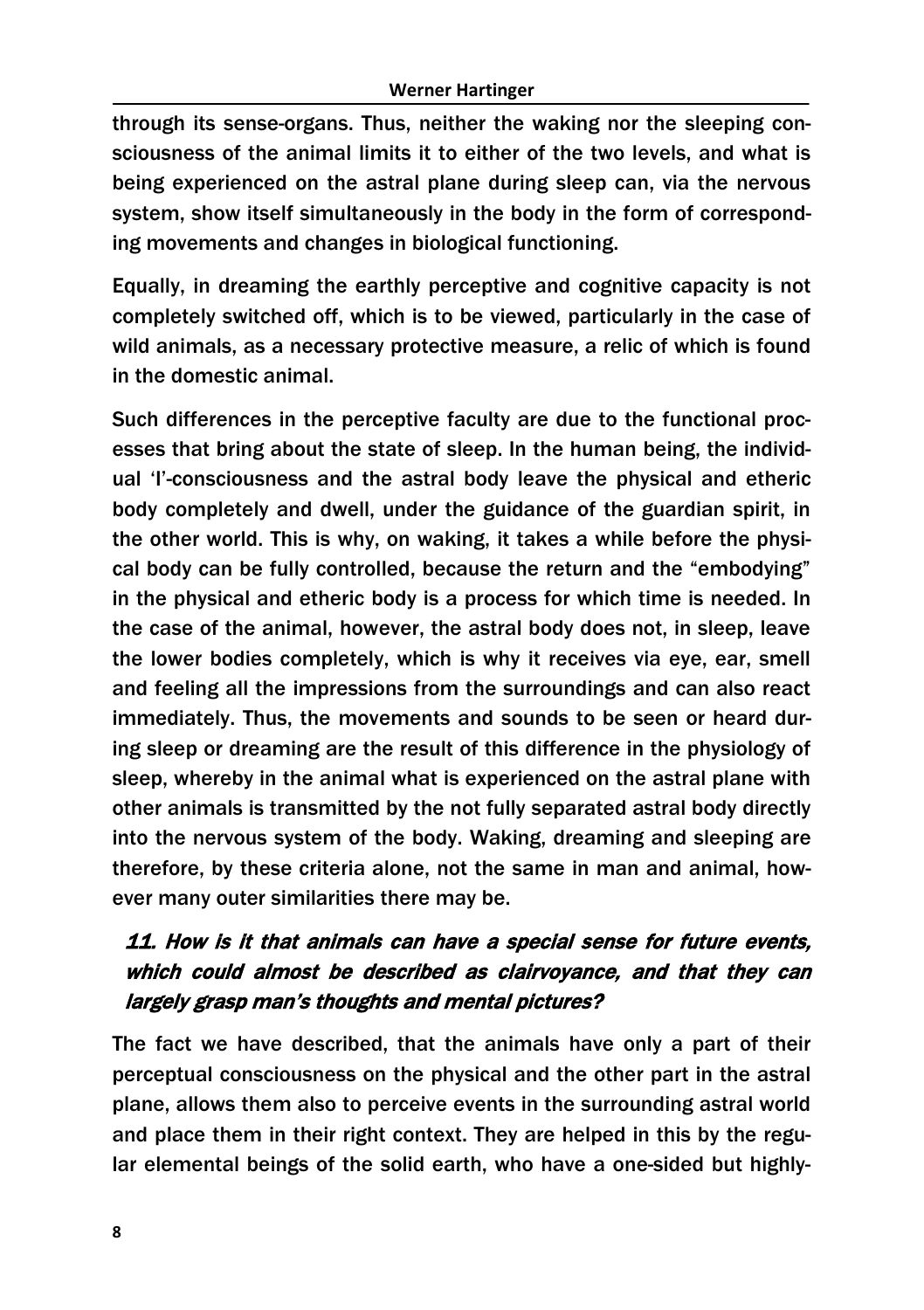development intelligence and also an intense interest in all human affairs – namely, the gnomes. In addition, the animals see the etheric and astral aura of the human being, in which are manifested all his thoughts, feelings and intentions in different colours and changing colour combinations. Those animals in particular who cannot bring their feelings to expression through a sound or tone emitted from within have, in addition to this, a further form of perception, so-called picture-consciousness. This enables them to perceive the meeting with another being through an inner picture that conveys to them a pleasant or an unpleasant impression. The latter means that the encounter is dangerous. Thus, these animals do not see the world optically as clearly as we do, and have no comparable definition of what is seen by means of a concept, but sense the danger or friendliness of the encounter in a repelling or pleasing inner picture, and sense astrally the thoughts and emotions of the other being. All this together prompts them in the shortest time, without conscious and differentiated recognition, without reflection, to get out of the way, to turn back, to defend itself or to attack, in the manner of a reflex action. Wrong decisions or incorrect interpretations of others' intentions, of which the human being is capable because he receives information only through the eye, do not happen. This kind of perception exists in varying forms and degrees in relation to all beings, also the human being, although it is considerably less developed in mammals. These really have, instead, a kind of clairvoyance. It comes about through the fact that the limits of the etheric head do not coincide with those of the physical head (as in the human being), but extend outwards in all directions. This is the precondition for any clairvoyance. It is found especially in horses and elephants.

Then one should also mention that in the early phase of his development the human being also had a picture-consciousness of this kind and judged his surroundings in this way.

# 12. One can observe how the dog, when there is a close bond with the human being, no longer behaves in an absolutely typical dog-like manner, but that dog and man grow similar not only externally, but also in their inner nature. How do you account for this?

Particularly during the sleep of man and animal together in the same house, a close etheric and astral contact comes about, as the ether and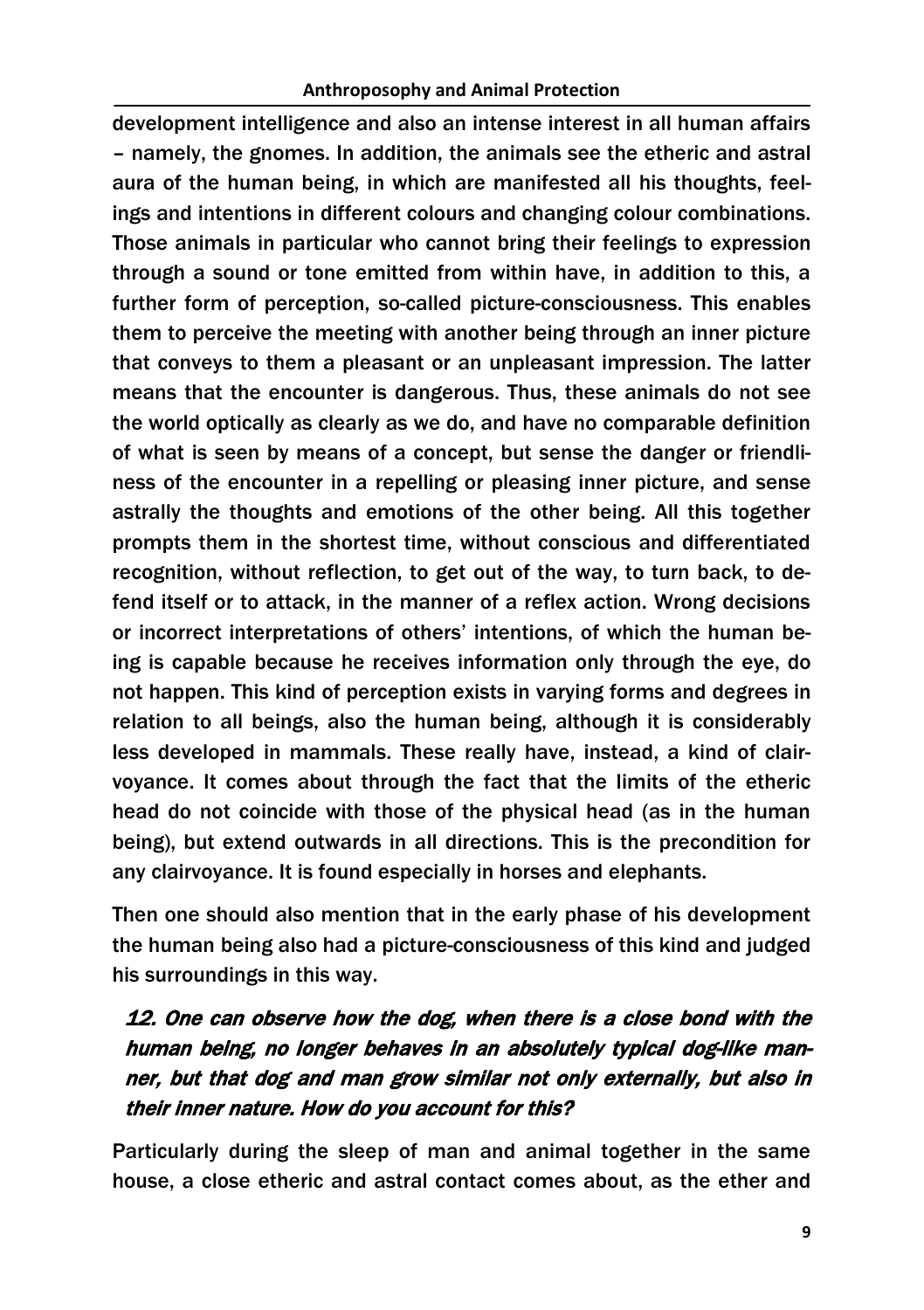astral principles are not so clearly delimited relative to their surroundings as is, for example, the physical body. This results in a mutual influence and mutual resemblance which, in its turn, inclines to similar emotional responses and favours mutual understanding. It is via these forms of contact that, after a certain time, the soul connections are consolidated; movements and even the bodily principles grow similar. In this process it is, of course, the animal that adapts most to the human being, from whom it wishes to learn, He has, in any case, during sleep, together with the so-called dead and under the supervision of Angelic hierarchical beings, to plan and shape the future forms and configurations of the kingdoms of nature, of which the animal is a part.

# 13. How could one sketch out the animal's path of evolution? What experiences does it have just before and at its death? Is there for the animal, too, a kind of Rückschau, and where will its soul live after death? How is one to imagine a further development as a Salamander?

These are unusually profound and many-layered complexes of questions, to answer which not only requires much time, but to understand them presupposes a detailed knowledge of what we share with the animals on an evolutionary level in the past, the present and the future. Here we can, therefore, only go into some introductory aspects:

First, the animals are the physical forms of manifestation of autonomous spiritual beings with a path of development of their own which, seen from the perspective of evolution as a whole, only passes through a given timeperiod in the present manner, in company with the human being. This fact needs to be known and acknowledged, with the consequence that man would allow the animal its own physical and spiritual independence and not obstruct or exploit it. If he interferes with its development and does not leave this as it is planned and as it should be, if he alters its form and capacity for survival, then he is in any case fully responsible for the consequences and remains karmically burdened until the balance is restored. This is to a special degree the case if, through biological-physiological modification, he has weakened or limited the fitness or resistance of an animal species vis-à-vis its environment. He must then, for an unlimited time, care for its ability to live painlessly, and for its nourishment and the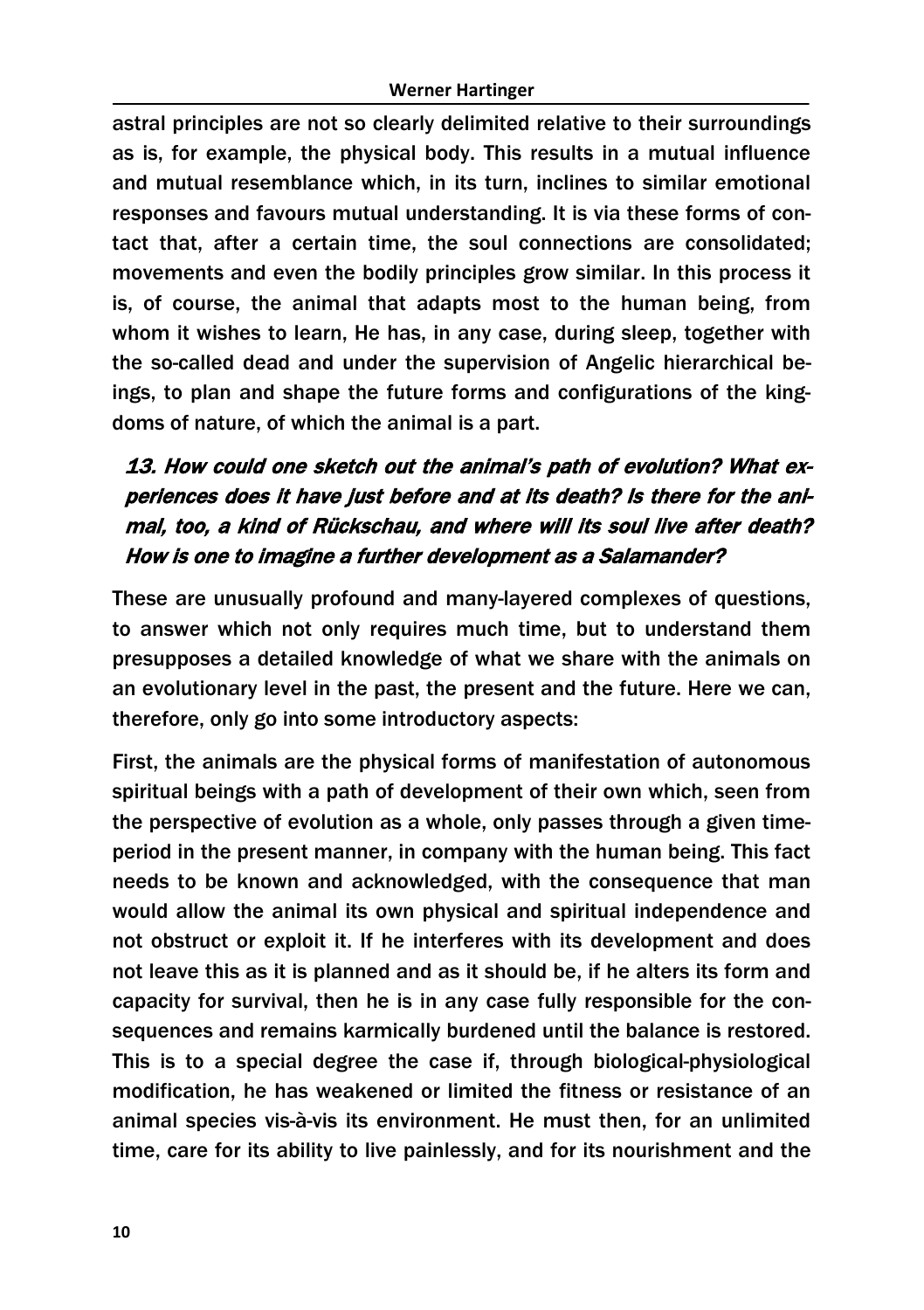quality of its surroundings. This obligation applies not only to the offender(s) personally but, as the karma of mankind, to all human beings!

Many people feel the injustice that is done to animals in this way through maltreatment, exploitation, torture and slaughter for commercial purposes, and wish to restore their rights through various forms of compulsion or even violence. But this contradicts the fundamental Christian idea of respect for a free development of insight by the individual, and for the justice arising from Divine guidance. The injustice of these kinds of behaviour and their consequences for man himself and for the animal should be addressed again and again and be described from all aspects, but whether the guidelines are taken up or not should be left to the free decision of the individual. Only if these principles, which are valid for any path of knowledge, are respected can any change be brought about that is in keeping with evolution.

Still more misguided is the use of black magical practices for this purpose. Even if the aim is a good one, they represent an illegitimate interference with the rights of the personality and have bad consequences for all those involved. This is evident from the tragic fate of Anne Kingsford in her relation to the vivisectionist Claude Bernard, which is described in a book by Jaffe in the Daimon-Verlag, which we can highly recommend.

How the animals can best be helped, here and in the life beyond, was indicated by Francis of Assisi in his well-known prayer and in numerous other texts. The central element in our reflection should always be gratitude and joy over the brief sharing of our paths in life, to the advantage of both, whereby the animal's sacrifice is mostly the greater.

Our sorrow at separation from an animal we love should also prompt us to extend our admiration and love over the whole animal kingdom as a part of creation.

The animal has during its life no spiritual consciousness of individuality, but it does have a sense of itself as a personality, as it can very well distinguish itself from other living creatures. However, individual difference must not be confused with a difference that is acquired through individuality ("Theosophy", GA 9).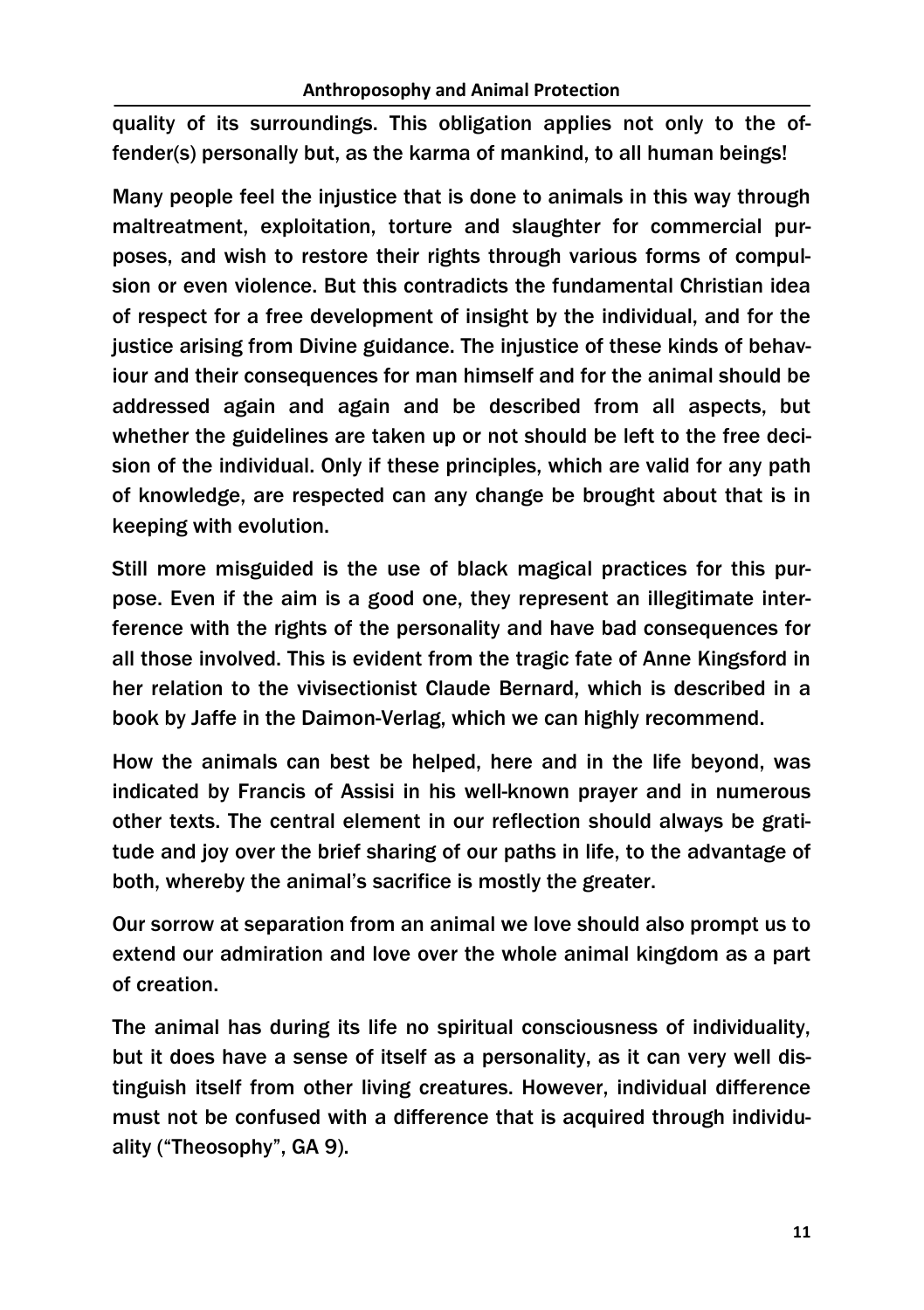In "Theosophy of Rosicrucian" (GA 99) R. Steiner says in this regard: "Just as we speak of an individual soul in the case of the human being, so do we speak in the case of the animal of a group-soul, and this is to be found on the astral plane. It is simply that, not the single animal living here on the physical plane, but the species – all lions, all tigers together – have an 'I' in common, which is as a group-soul to be sought on the astral plane … An entire group of animals is, on the astral plane, a being with whom one can speak as with a single individual here. However, shortly before their death and during this process the higher animals experience briefly a consciousness of individuality with all the positive and negative consequences for their soul. This means that it can experience, on the one hand, the immense joy of individual experience, but on the other hand it must also sense the consequences of its actions. This is tragic especially for the beasts of prey who, in this brief span of time, experience concentratedly within themselves the pain, suffering and fear they have caused, which one could describe as a kind of balance-restoring Rückschau. After this, the animal soul normally returns to a state of union with the groupsoul of the animal being, brings with it its life-experiences as knowledge and loses its feeling of individuality. Its physical, etheric and astral existence has thus come to an end.

In the case of a strong bonding with a human being, some mature animals do not find the way back, or do not want to follow it. They then begin a different evolutionary path, as a regular elemental being of warmth, a Salamander. They thereby achieve a certain individualization, receive a body that is substantial though not physically visible, and are in this form of being directly subordinate to the Seraphim, the highest beings of the Angelic hierarchy. Contacts to the human being of their choice are now possible, whom they wish to thank for the love they have received. Their action then comes to expression in an everyday event which we generally speak of as a "happy coincidence", without noticing the underlying intention of the animal we were once connected with.

Man and animal owe the onward-striving feeling of their personality, which is developing into consciousness, to the lofty beings of the Sun region, who will in the future lead our animals, too, out of their bondage to matter. In the God-given dignity of their posture and behaviour, in the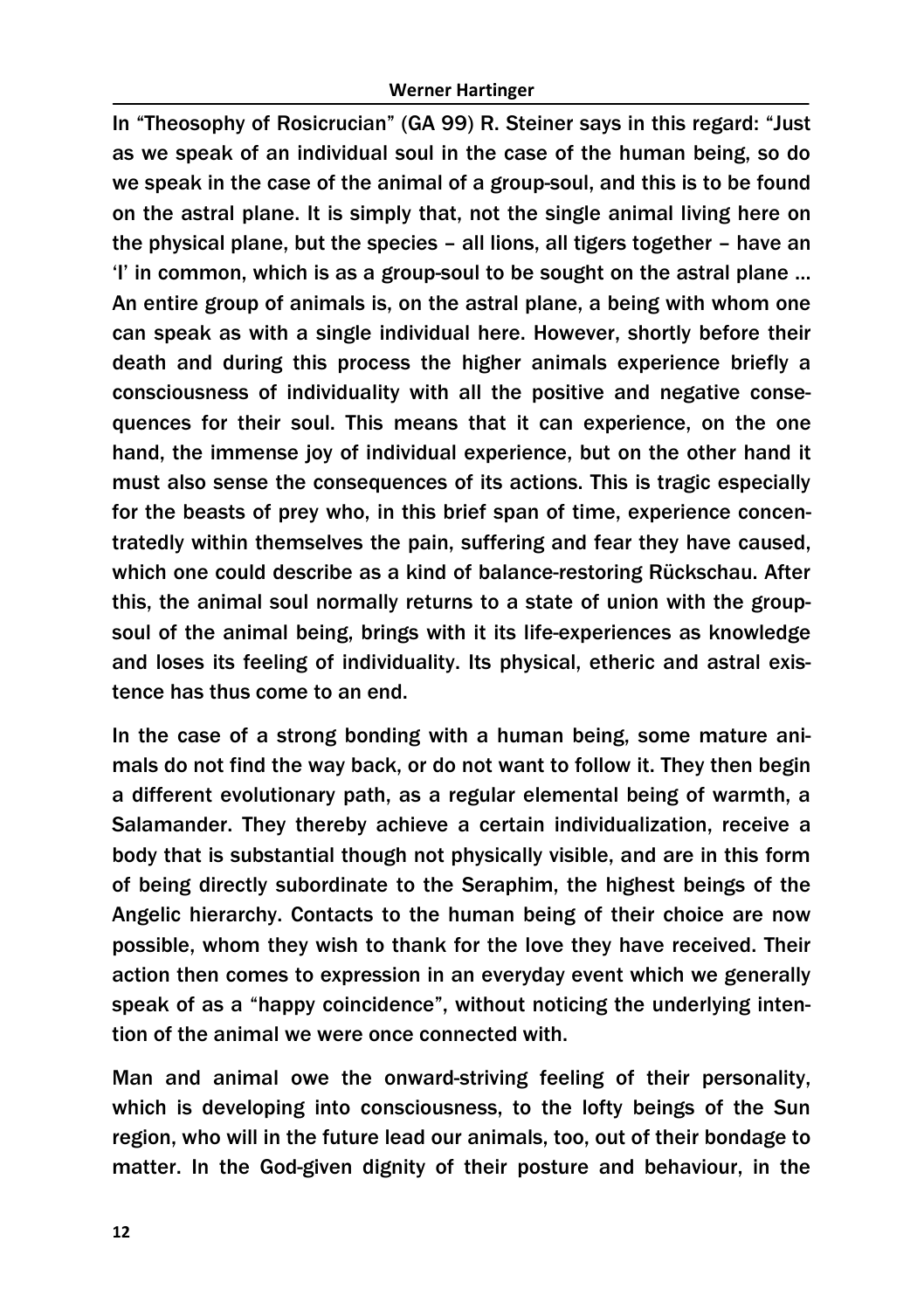ever-pleasing beauty and harmony of their movements and in their often majestic sublimity, they reveal something of the archetypally pure formative principles of their Divine creators. They are the noble, lesser reflections of the spirits of Form, who have left them, despite their earthly burdens, in a Paradisal state, which only man was able to disturb. It belongs to their own perfection that they are morally "without knowledge" and live with their whole being in a wisdom raised high above our level. They are therefore always innocent, even if, seen from a given time-perspective they may sometimes seen cruel or even harmful, or would be so for us in the present moment.

But through this Sun-being of the middle Angelic hierarchy, man is given a space for his own freedom of decision. For this reason, he can become guilty on the one hand, but on the other he can also create the moral balance through a deed born of a high level of morality. Thus, this spiritual guiding power embraces the destiny-weaving of the community of man and animal in a differentiated way from two sides: from the karmic necessity sprung from the past, which overcomes guilt and leads onto the path of brotherliness with all beings; and from the spiritual freedom of both, which opens up to the future and makes possible a new configuring of the destiny for all.

### 14. How can one explain the fact that the human being often has difficulty overcoming his grief at the passing of his four-legged companion, and may sometimes believe he can sense its presence after its death?

Let me first deal with the last question. There are very many reports of contacts with animals that have died, which can happen in the most varied ways. A precondition for this, however, is invariably a special receptivity of the person concerned, and an especially close bonding with the animal. These experiences extend from a simple perception in feeling, to re-materialization. One of many books to be recommended is "When Your Animals Die", a short but informative and impressive work by S. Barnabell, published in the D. E. Schroeder-Verlag.

Such contacts occur, above all, when the connection of the person to the animal arose out of a more or less self-centred love, and the separation was hard to cope with. But because of the grief, the animal soul that has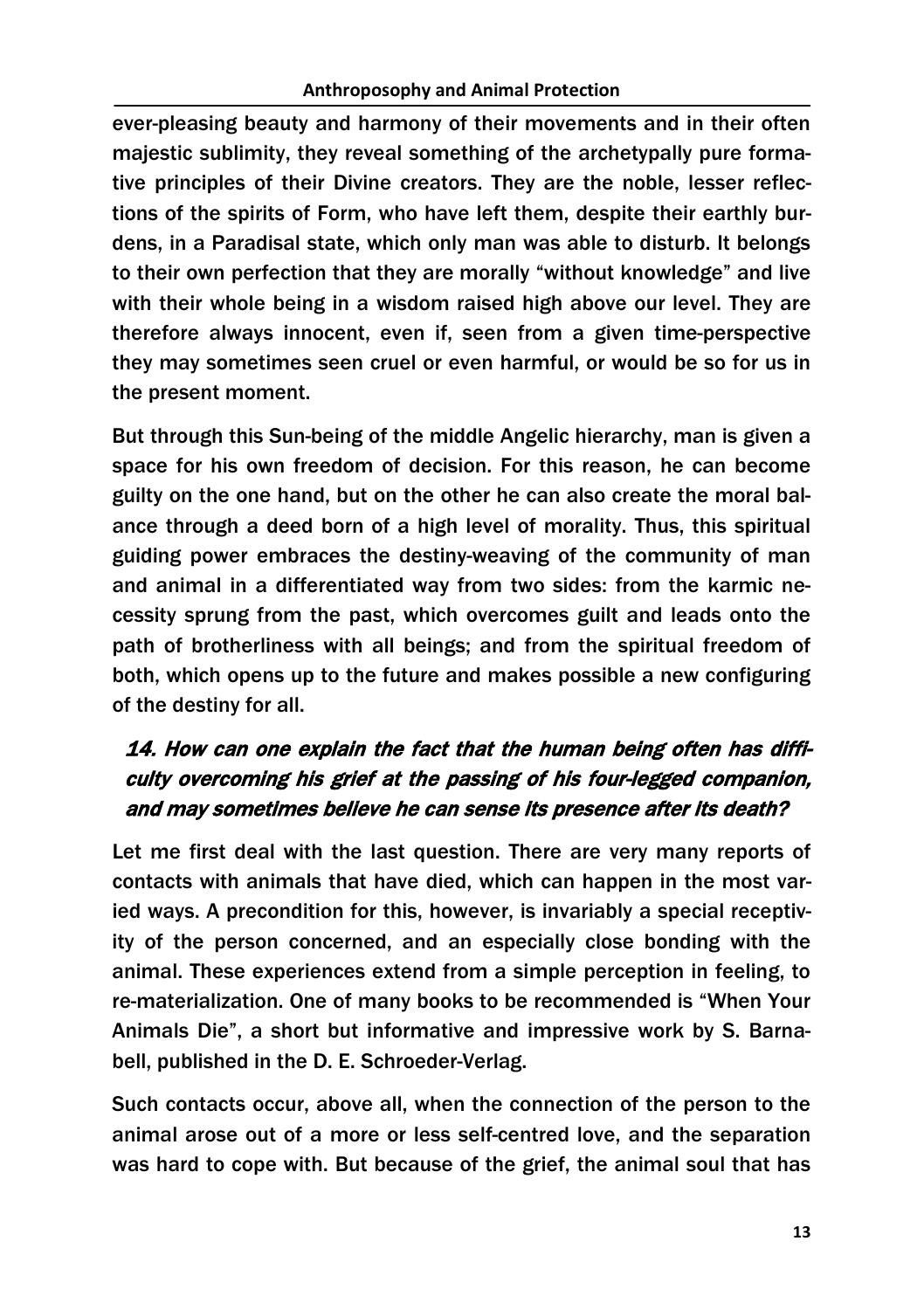passed on is bound, and it is also both sorrowful and held back from its planned further development. The same applies after death to comparable human connections.

The temporary separation is all the more painful, the more the sympathy lies in the egoistic sphere or arose out of a disillusioned turning away from one's fellow human beings. Here, it would be better to put joy over the companionship one has received and humility towards destiny above one's personal interests, encompassing all animals in one's love, whereby they are all helped.

### 15. Can the human being do something for his pet after its death?

I think I have answered this question in what was said before, and point once again to the indications and descriptions of Francis of Assisi, particularly to his "Hymn to the Sun".

# 16. What does man owe to the animal from the aspect of his evolution? What would the redemption of the animal world as described in the Epistle to the Romans entail? How are we to understand their sacrifice?

It would take years to answer this question, whereby ever new complex points of view would open up and require new efforts of comprehension. So I would like here to focus mainly on the redemption aspect as it was heralded in the Letter to the Romans 8, 19-23. I will use as a basis for this the New Testament translation of Lic. Emil Bock which comes closest to the original meaning of this statement, the translator having taken special account of the spiritual-scientific background of these teachings. He formulates it as follows:

"Around us, all creatures await with great longing that in mankind the Sons of God may begin to shine with radiance. The creatures are subject to transitoriness, not for their own sake, but for the sake of him who has drawn them forcibly into transitoriness; and thus everything in the created world is filled with a future yearning. For, the breath of freedom is also to waft through the realms of created nature; the tyranny of transitoriness is to cease. In the luminescence of the spirit-spheres unfreedom will yield to freedom, which is due to be bestowed on all those sprung from God. We know that the whole created world suffers and sighs in the pangs of a new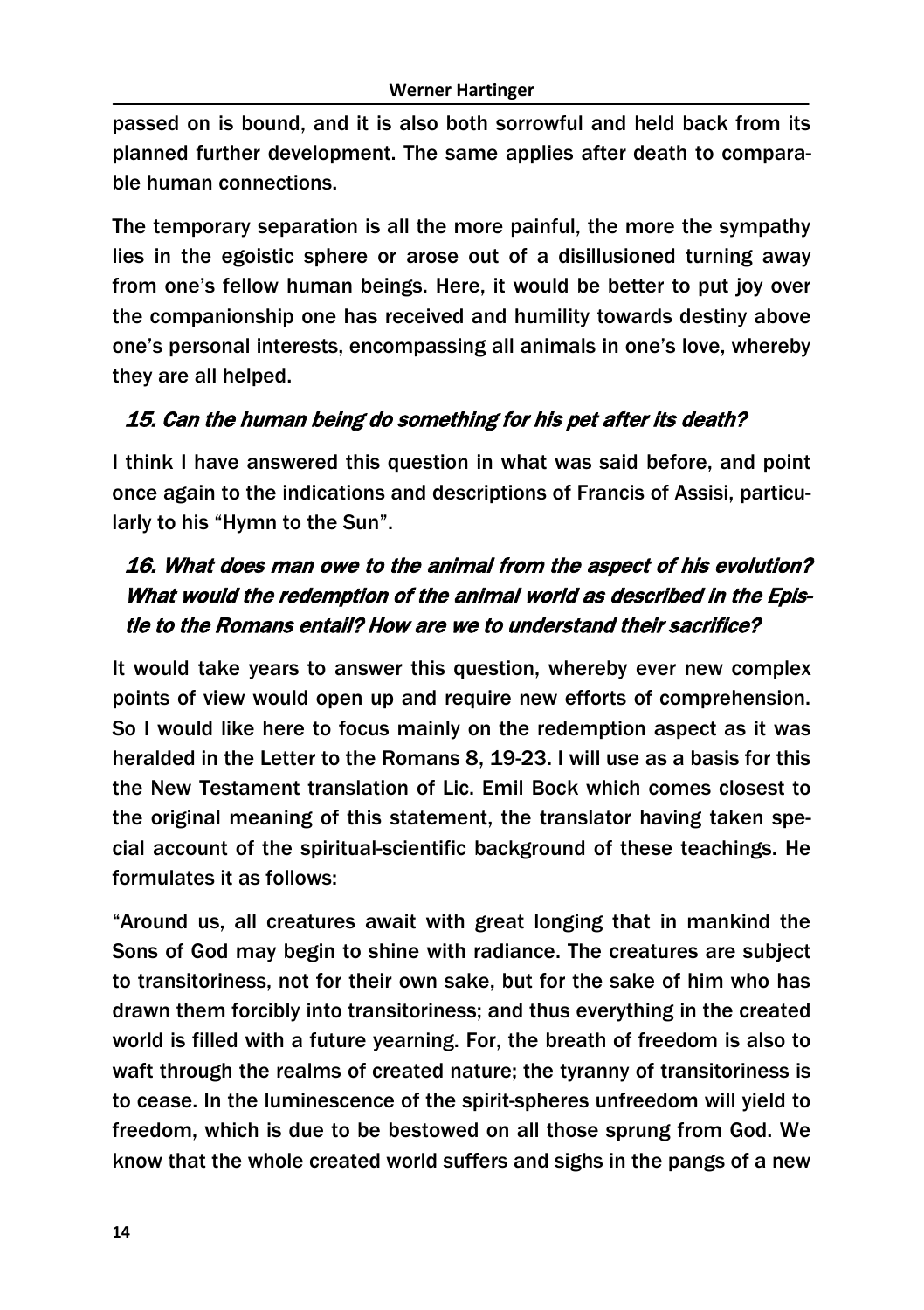birth, up to the present day. It is not alone in this; it does so with us who have received the gifts of the firstborn of the new spirit, and yet painfully await the mystery of Sonship, which will bring with it redemption for us, down into our bodily nature."

These statements with their wealth of content can only be understood if one considers from a spiritual-scientific point of view the evolution of man and animal and the circumstances and reasons for their separation in the remote past. R. Steiner spoke of this in "The Revelation of Karma" (GA 120) and "Before the Gates of Theosophy" (GA 95). His statements, in condensed form, are as follows:

"All the differences between man and animal can be understood from the processes of development of our solar system and its inhabitants. Originally, the whole animal kingdom was, as it were, spiritually and astrally within the total being of man and united with him in this form. However, it is a cosmic law that continually repeats itself, applying both then and now, that two beings living in a unity, but with different speeds of development, must of necessity separate so that both are offered the conditions of evolution that they require. For this reason, the being of man had to separate out those parts which, on the one hand, were hindering his evolution and, on the other, needed for themselves different conditions of development. Thus, all the pre-animalic spirit principles were separated out, which later evolved into our present animal kingdom. In this separation, first the fish were ejected from this overall union of beings, then the amphibians and reptiles, later the birds and finally the mammals."

At a considerably later stage a further separation, on the astral level, took place when, in the planetary condition of Earth before the departure of our moon, there were only three so-called intermediary kingdoms, namely, a man-animal kingdom, an animal-plant kingdom and a plant-mineral kingdom. Only with this separation did today's four kingdoms of nature emerge, insofar as man ascended half a stage of evolution to the presentday human being, the animal was set back half a stage and became an animal. In a similar way, the animal-plant kingdom and the plant-mineral kingdom separated, so that the four earthly kingdoms still existing today came into being. Both separations, however, did not happen suddenly, but gradually.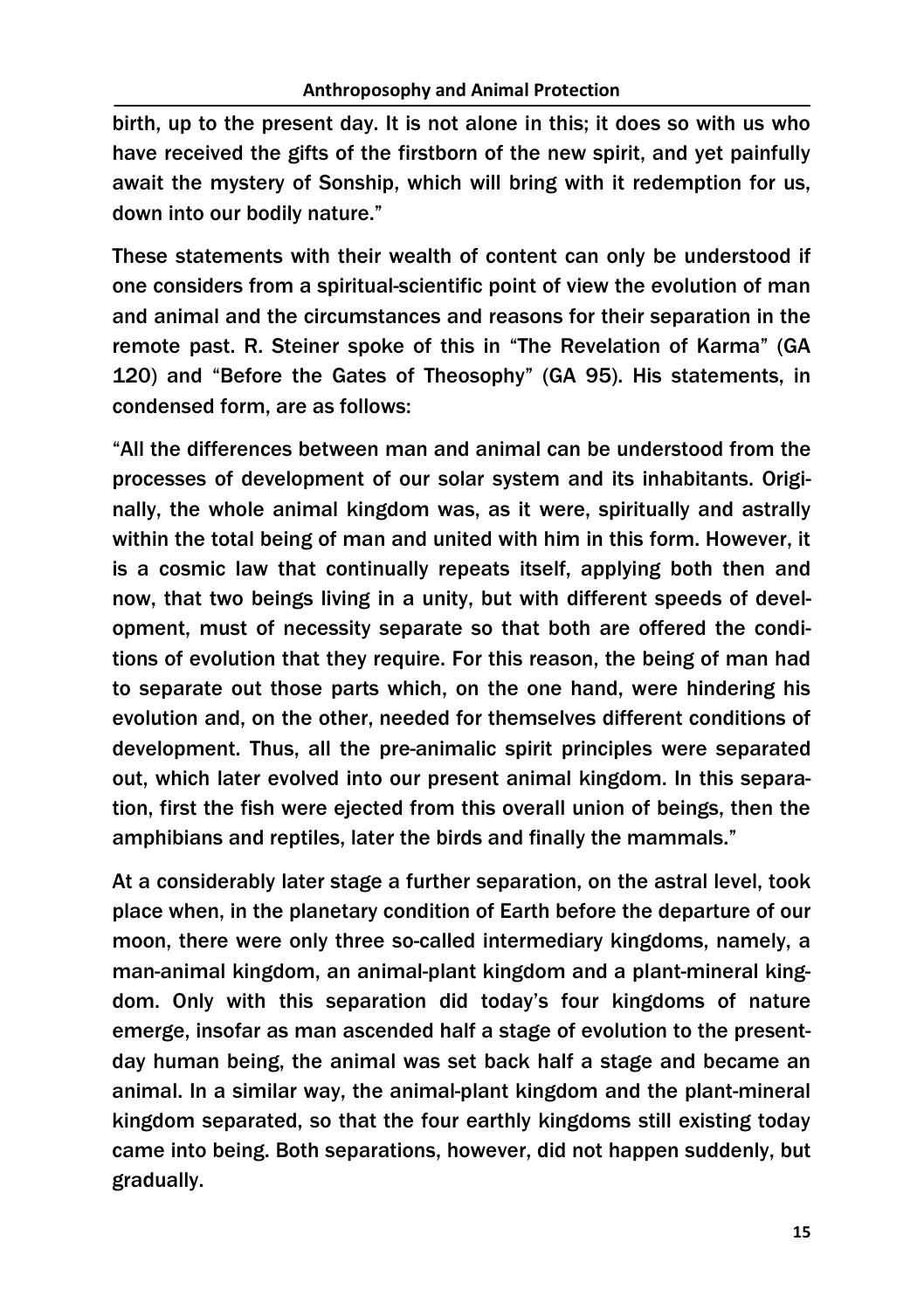Only this second process of separation led to our natural kingdoms of today, and had in addition a quite special significance. In the course of his separate development the human being had accumulated astrally so many qualities that obstructed his development that his normal and necessary evolution as planned for the future was endangered. Therefore, the animals, together with their stepping a stage backwards in favour of man, also took on his negative attributes, vices, passions and desires in order not to put at risk our higher development.

The freeing of our astral body from the astral qualities that hamper our development we owe, therefore, to the sacrifice of the animals, who took them on in favour of man through the separation we have described. All that our fellow-creatures have by way of cruelty, voraciousness, desires, vices and greed, we would still have in us and would have to cope with them if the animals had not taken them upon themselves.

They now live around us and with us as living proof of the fact that we only came to our present human development thanks to their sacrifice. We left them behind at a stage of development in which they had the capacity to feel pain, but not the possibility of a further, individualizing spiritual development through the conscious overcoming of it.

Through the fact that, knowing the causes of pain, we overcome it by an effort of will, we rise to a higher level of insight. With the animal, this is not the case, so that it suffers immeasurably more and is defenceless against pain. Despite this, they endure these far more intense sufferings for our benefit, still because they have taken upon themselves the qualities that hinder our development.

Previously, the human being at the Luciferic fall into sin had forcibly drawn the innocent animals into earthly transitoriness with birth, death and physical body, because they were on the same level of development. Therefore, they still await today with longing their redemption by the "children of God", whereby those for whose sake they were drawn into this situation honour their promise to free them from the tyranny of transitoriness.

In a lecture-cycle for theologians R. Steiner said on 15.6.1921: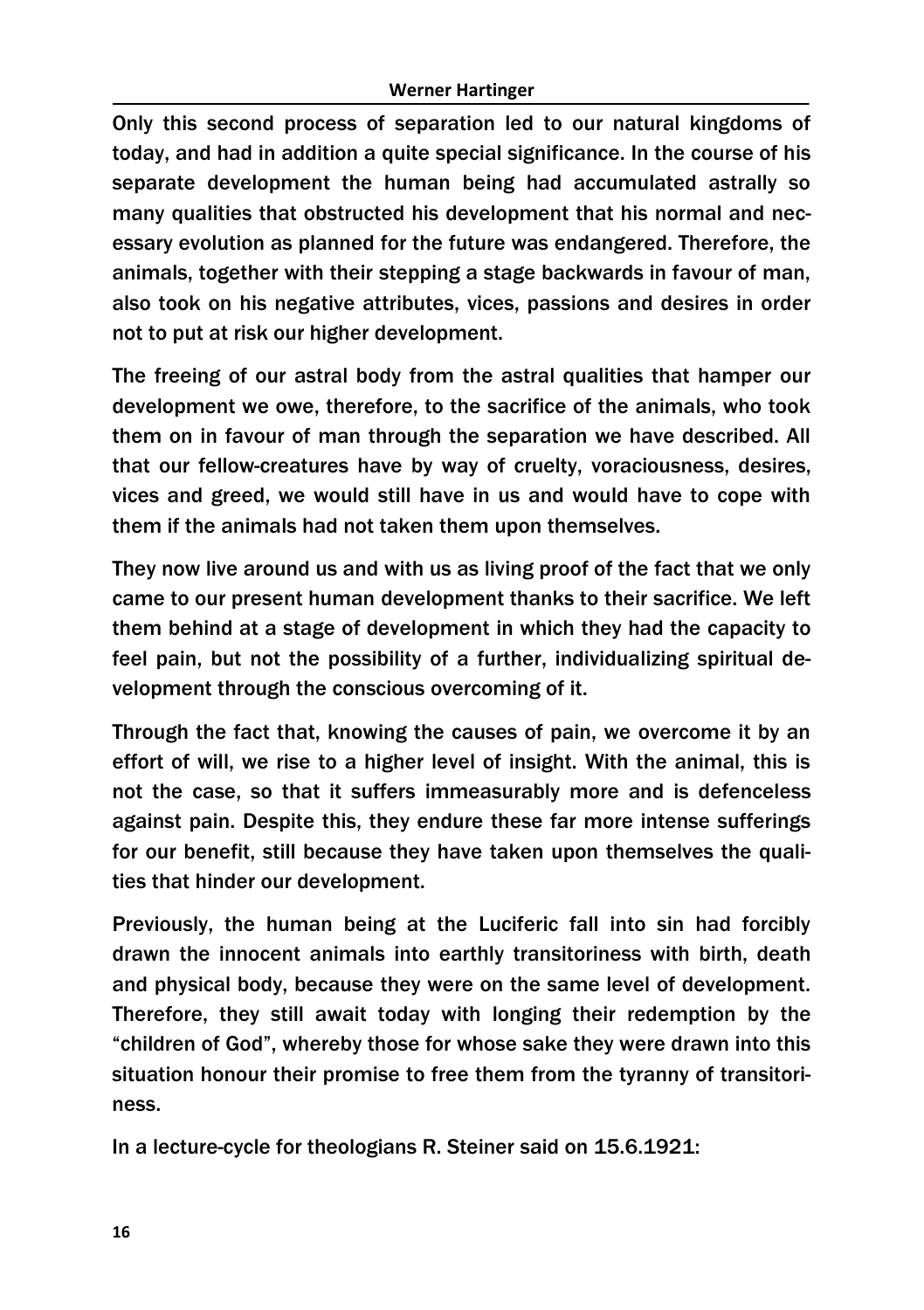"We must endure the tragedy of the thought that the animal world has to share the sufferings on this earth for the benefit of man, without having erred, without having become guilty – indeed, without being able to become guilty! They are nevertheless subject to the earthly suffering that arises through evolution because, at the moment when man fell, they were at a stage where it was possible for them to be embroiled in the Fall into sin, which was for man a rightful consequence, but for the animals was not necessary. In this way they were drawn forcibly into suffering, which was actually only man's path, and not that of the animals.

It is therefore an obligation of the human being, far beyond all earthly conceptions hitherto of duties and laws, to redeem the animals from their present fate. We will not be able to achieve this in the present condition, but only in that earthly condition which no longer prevents us through the laws of nature from intervening in the redemptive process and taking the suffering from the animal world. The laws of nature are not eternal: only that is eternal which we have worked for within ourselves together with Christ and will carry out into the cosmos. Only the animals will come with us, which we are obliged to redeem in this way!"

As an addition to these thoughts about the development of the mananimal relationship we would quote the following from "Experiences of the Supersensible" (GA 143):

"Occult research teaches us that any torment inflicted on a being that can feel pain, and also its death, represents a karmic seed planted for the future. When man intervenes in the animal's evolution and does not leave it as progressive Divine development wills it to be, then all pain and death inflicted on animals returns and arises anew, but not through reincarnation. The animals subjected to pain and suffering will not resurrect in the same form, but the soul that can experience pain comes back, and its demands must be satisfied. When earth evolution is replaced by the Jupiter condition, the forces of feeling and sensation will appear as parasitic creatures in the human being. That is the occult truth that must be spoken out boldly, even if it is not pleasing to the ear of the human being of today.

Only much later will the animal group-souls take in the same experiences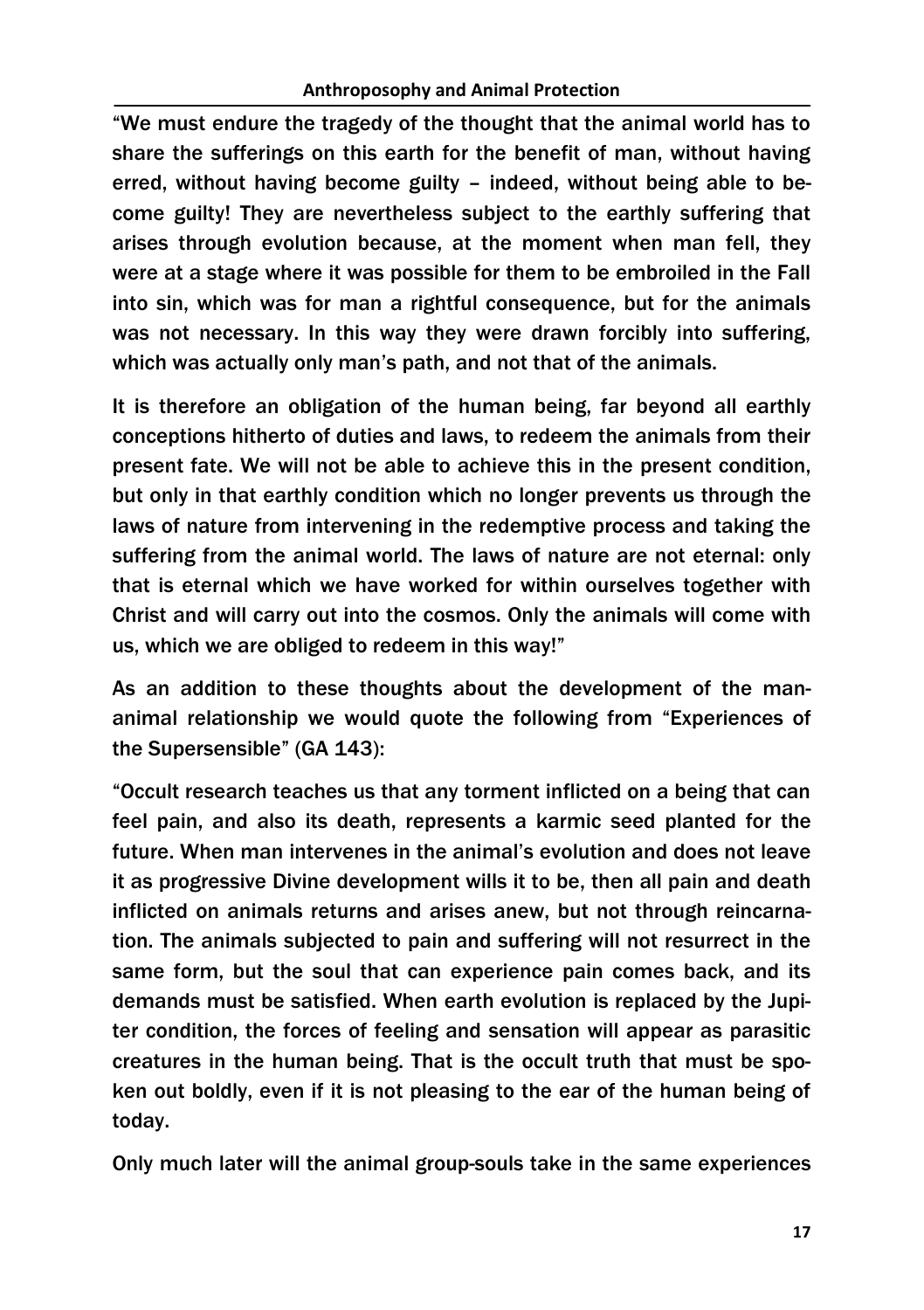as the human being and build up for themselves a body of their own, become a single individual and have an individual soul. There will never emerge from the animals a human being in the form he has now – they will be quite different. It is possible to pass through the cosmic human stage in many different forms, just as other beings have done before us. Thus, the human being was from the very beginning human, he was not an ape and is not descended from them, because in the course of his development he ejected the whole animal kingdom out of his own being."

Each one of us is a part of the creation, a part of the whole. We therefore participate morally and thus effectively in the acts of cruelty, even when we are passively letting them happen. We are tainted with the dark forces that pervade our world. Humanity thus burdens itself with a collective karmic guilt of gigantic proportions. But people are too indifferent and unconcerned about the suffering of others, and the motive of financial gain or other advantage is all-powerful. The movements concerned with animal protection are a symptom of a change that is beginning, as the new society that is emerging will increasingly consist of people who are no longer ready and willing to tolerate the barbarism of the cruelty that is normal and legal today.

The whole of nature fulfils itself in sacrifice and mutual assistance; only the human being as the steward of the planet has failed and departs from the Divine law. He pollutes the earth, wastes its resources of raw materials, exploits the animals to an extreme degree, hunts and kills them at his pleasure, tortures them in vivisection in the name of science and violates life and the rhythms of nature with profit-oriented "animal factories". In the creative vision of unity we all share the responsibility, and the heaviest part is borne by those who have the knowledge or failed to act. All around us we must make a start, in order to bring about the great redemption. (See R. Meyer "Redemption of the Animal World")

### 17. Is there in some animals an individual development similar to that of the human being?

Every development is subject to certain laws, which are never changed. That of the animal is similar to man's, but the animal will never become a human being in our sense. It will pass through the same stage of devel-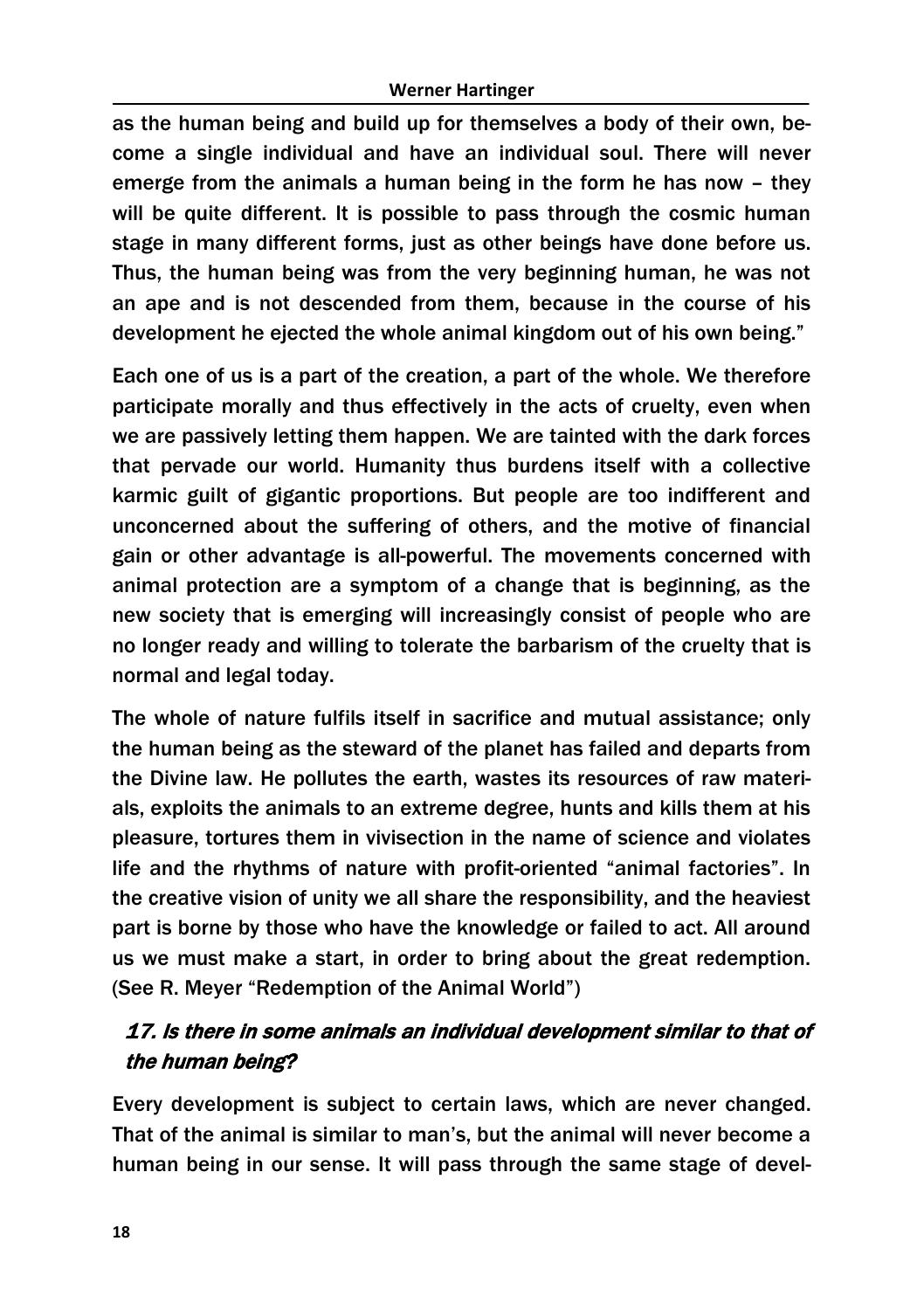opment, but in another physical form. Allow me to interpose here some thoughts of my own. – Just as we are watched over and led by our guardian Angels, so is this also necessary for the animal now and later. In evolution as a whole there is the development through knowledge and the development through sacrifice, in which one's own knowledge is attained through help and sacrifice in favour of other beings who come later. It is conceivable that, today already, individuals have opted consciously or unconsciously for one of these two paths of knowledge for the benefit of their fellow-creatures.

### 18. Do illnesses have the same causes and significance in man and animal?

This question is of special importance, in view of the medical conception current today and the statements we hear all the time claiming that animal experiments need to be done to give us insight into human illnesses and their cure. We can only judge the situation if we have knowledge of some aspects of evolution, which I will now explain and, in part, repeat: In any organism it is the etheric or life-body that is responsible for development, growth, cell regeneration, and the healing of damaged tissues and sick organs. It is therefore closely connected with the physical body for the whole lifetime and only at a person's death does it separate from the body, whereby the greater part of it is reintegrated into the ethersubstances surrounding the earth. But a substrate of it remains behind and must, when the next incarnation of the same individuality takes place, be taken up for the sake of the building up of the life-body. [Where sickness is concerned] we have to do with the extract of wrong – i.e. in disharmony with the laws of creation – thinking and action in the course of a life, which, during this process, permeates the newly-developed etherbody and hinders it in its function. But because it is the builder and sustainer of the physical body, these negative – or positive – consequences of earlier modes of behaviour are imprinted into the physical organism as predisposition to illness, developmental disorders, or as immune weakness against pathogens – or as especially sound health.

In "The Revelations of Karma" (GA 120) R. Steiner points to the occult research showing that an egoistic thinking and action appears in the next incarnation as a general weak resistance in the body. But such conse-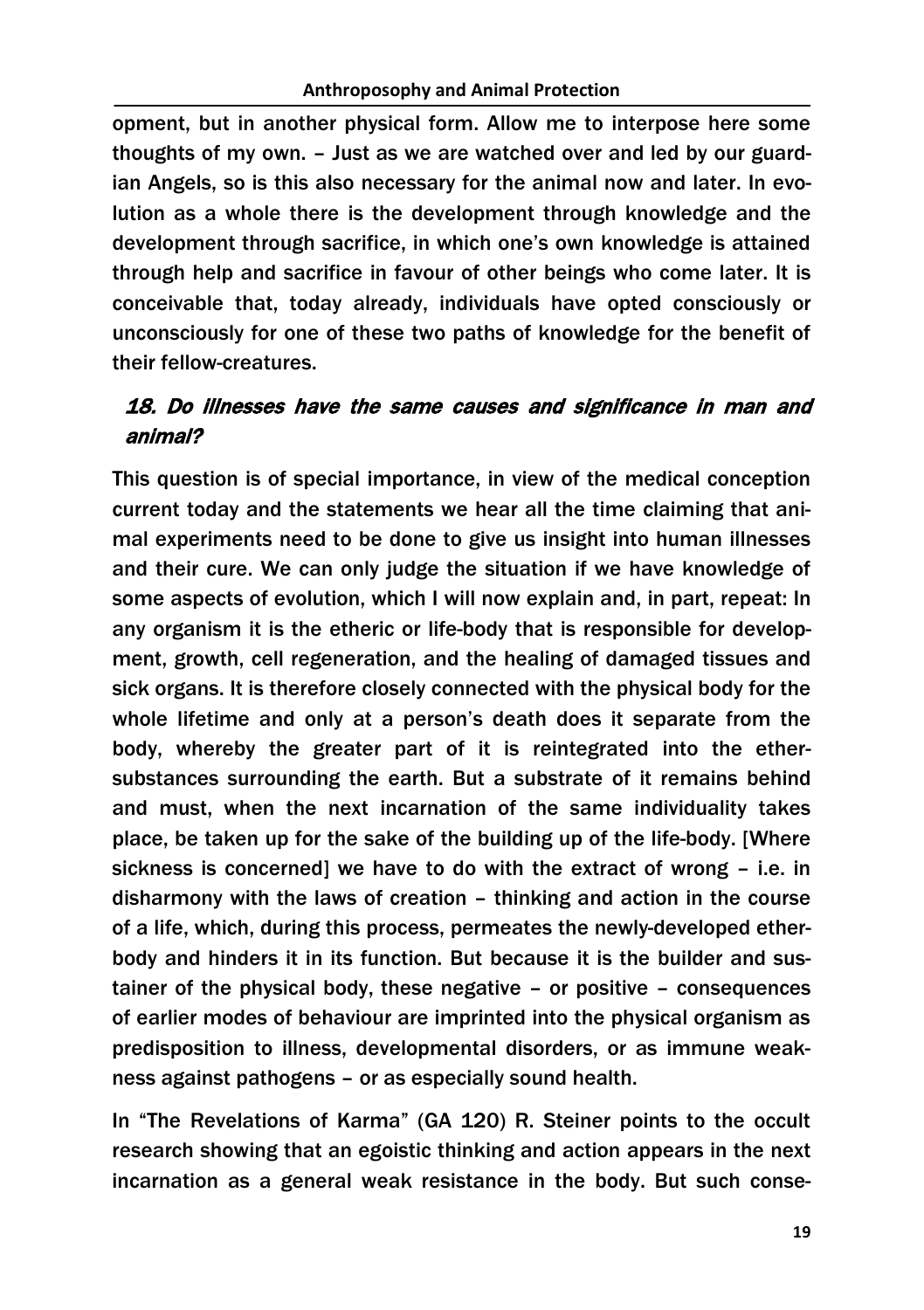quences extend, with varying symptoms, over several incarnations. If, for example, someone has led a reckless, profligate, self-centred life with no interest or love for the world around him, then this shows in the next life as a strong tendency to untruthfulness in word and action, and in the physical existence after that, as misshapen or wrongly functioning organs, with a predisposition to illness. No more than a relatively trivial outer stimulus is enough to turn the disposition into a recognizable illness.

The animal does not have karmic burdens of this kind on the ether or astral body because, being governed by instinct, it has no responsibility for its actions on the one hand, and on the other it has no individual reincarnation. It therefore receives at birth an unburdened and fully-functioning life-body, because it has no individual karma that could affect the development of the personality in this way. It is only burdened with a karma of species and with world-karma, which manifest in other forms.

Through reckless exploitation man harms and changes his environment, and with this the life-conditions of the animals, in such a way that they can no longer find a suitable basis for their existence. With pesticides, fungicides, vermicides and other chemical poisons he puts a strain on the health of all living beings and in addition destroys, through monoculture and artificial fertilizers, the naturally evolved biotopic relations so persistently that they offer animals neither the conditions required for survival nor a healthy nutrition. The spiritual-scientific teaching on nutrition made amazing predictions possible, as one can read in R. Steiner's lecture of 13.1.1923 in GA 348: The consequences are particularly serious if herbivorous animals are forced to eat the flesh of their own species or other animals. This is done on the false assumption that animals should be given protein, which is a life-necessity for them and increases their weight for slaughter. This is a serious error with devastating effects, because the animals have the innate capacity and also the forces to form for themselves from their own nourishment a sufficient amount of the protein appropriate to their own species.

Thus, if cattle are fed with the flesh of other animals excessive quantities of uric acid and uric acid salts develop, which cannot be broken down and excreted. These uric acid products have a special affinity to the central nervous system and brain, where these salts are deposited, resulting in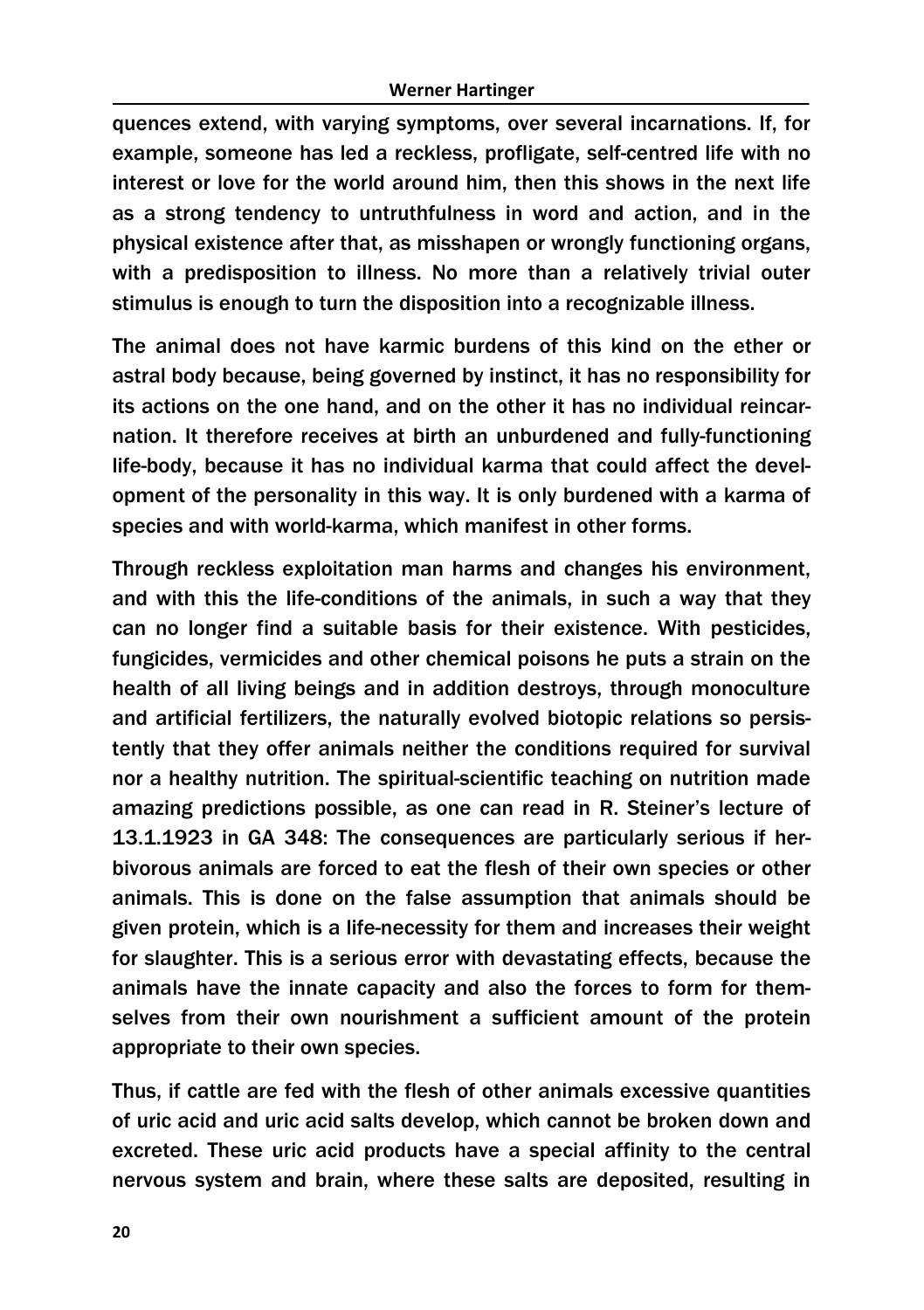severe damage to the tissues and in functional disturbances. The outcome of this is that these animals on the one hand can no longer control their nervous system as they should, and they go mad, and on the other hand they become strongly disposed to illness.

In this connection we would point to the countless cases of mad cow disease in European countries. These animals were fed on pork obtained by forced slaughter and powdered, after which they developed "mad cow disease", BSE or "bovine spongiform encephalitis". The animals that died of this disease or were subject to forced slaughter were turned in a similar way into "protein-rich fodder", and fed to other animals. This resulted in the scrapie disease in sheep and goats, a condition closely related to BSE, which caused the death of these herbivorous animals.

Through the process of sale and feeding a BSE epidemic spread throughout Europe affecting thousands of cattle, whose numbers can scarcely be estimated owing to the long incubation period of more than 3 years.

The poisons in the environment forcibly ingested by animals accumulate in their bodies and disturb the biological functioning, damage the immune system and lead to a progressive weakening of the body, with illnesses, genetic disturbances of development, parasitic infestation and infections.

In a biotope that is unaltered and suited to the species these hardly ever arise in a healthy animal, or they can to a large extent be brought under control. But through the selective extermination and suppression of plants that seem unimportant to us, for the sake of "optimal use of agricultural land", involving the removal of "weed-bearing" meadows and fields necessary for the animals, those plants were also destroyed and poisoned, which they instinctively take as remedies when they are sick. Thus, they are no longer able to help themselves and are threatened with death by almost any illness.

What manifests here in the animal as instinctive action when it keeps itself healthy with food it chooses itself, or cures itself in illness through the ingesting of a certain plant, is the insight of the group-spirit which is far in advance of man. Its deep understanding of nature, its feelingrelation to the plants and knowledge of their organism's healing powers make it possible nearly always, in normal conditions, to treat successfully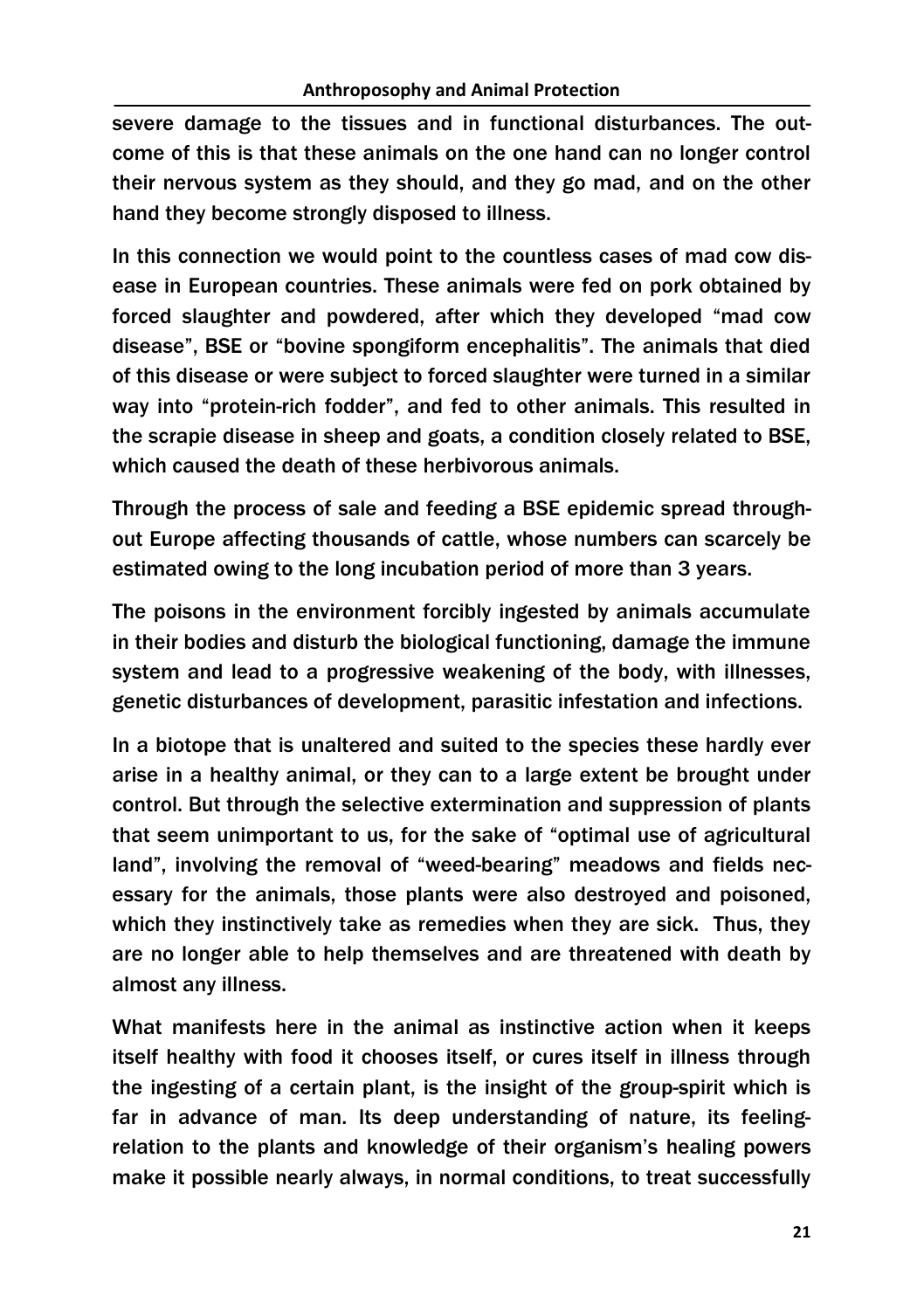the sickness of the individual animal. Only through further development morally and spiritually will this knowledge also stand at man's disposal in the future. Then, eating will no longer be for him a merely biological activity – or one that makes him ill. He will then know that any food he takes in is the outer form of an ensouled being, whose spiritual and astral qualities he is absorbing. The grace before a meal will then be a naturallyoffered thanks and prayer for a development in keeping with the laws of creation, for the soul and spirit element of the nature-beings that has been received into us.

In the human being illnesses arise mainly through a karmic effect upon the etheric and astral bodies as a consequence of earlier events and actions. They manifest initially in the constituent bodies (Wesensglieder) by way of a predisposition, which then, in connection with outer influences, becomes the symptom of a clinical illness. A similar influence can be seen as the cause, also where accidents are concerned.

The animal, however, becomes sick because of the misguided man-made changes in breeding processes and environment, the poisoning of nature and nourishment, and the husbandry on the physical level that is not suited to the species. From these factors arise the differing meanings of illnesses for the affected creature concerned and also the differences in treatment. For the human being they are the consequences of his own failure, and thus a reason to reflect on what was done wrong and what he should change in order to conform better with the laws of creation. Viewed from the causal aspect, therefore, his illnesses can only be cured in connection with self-knowledge and a change in lifestyle, whereby the doctor can do no more than assist. Removal of a symptom by means of chemotherapy is not a cure reaching back to the cause and including the constituent bodies.

By contrast, for the cure of sick animals the environmental causes of illness must be removed; they must be given an unpolluted environment and food and shelter appropriate for the species, so that the animal does not fall ill because of the conditions in which the human being forces it to live.

Here, in an irresponsible way disinformation is being fed to the general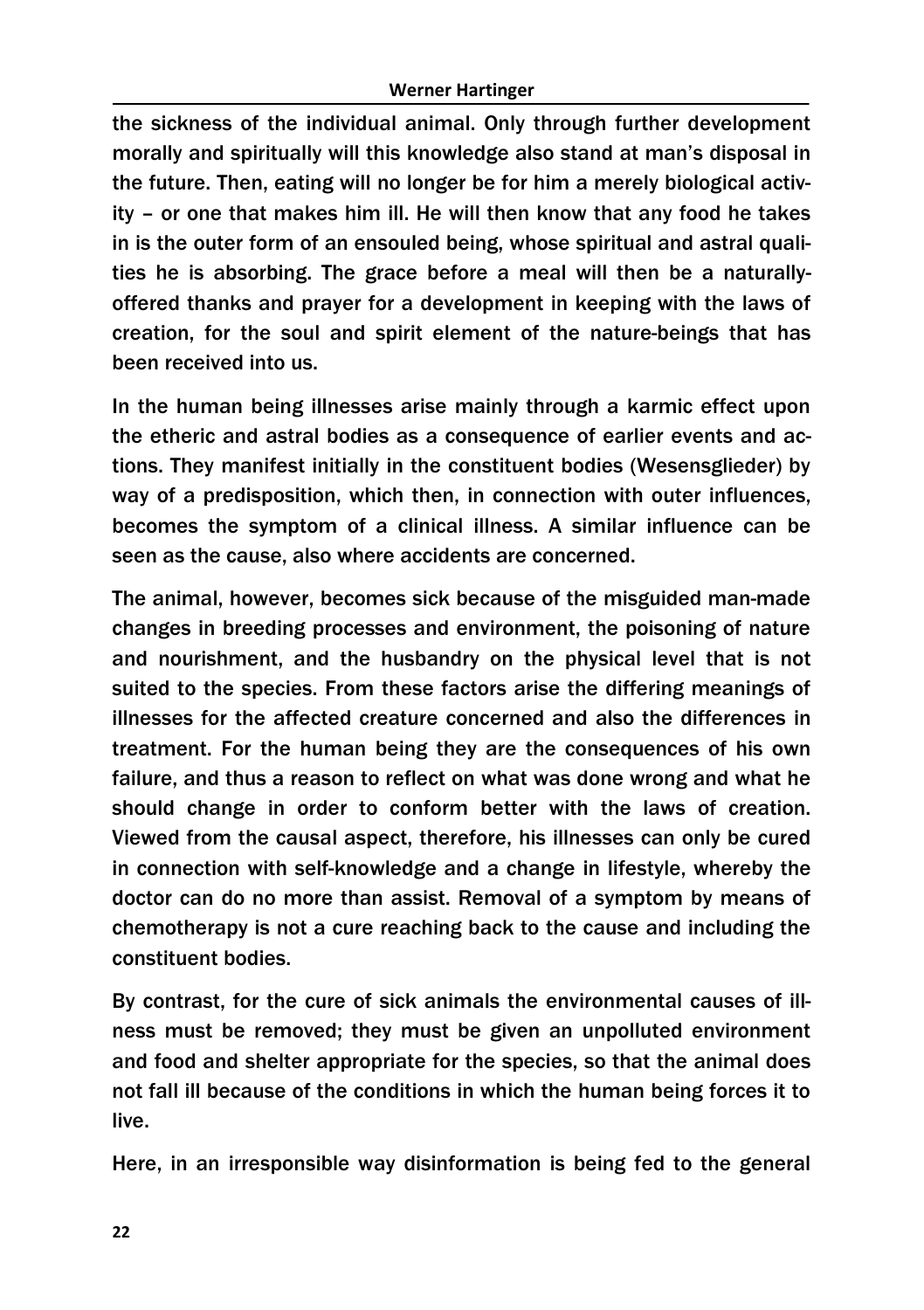public. The names "fungicide", "pesticide", "vermicide" or "insecticide" are incorrect, because these poisons do not work selectively on just one of these alleged pests. They are biocides, that is actual life-poisons, which damage any organism until it dies, including the human being. In this they are the same as the substances used in chemical warfare, which make no distinction between big and small living beings, nor between friend and enemy!

Even if the spiritual-scientific truth is not to everybody's liking, when a human being falls ill, this is not an unjust blow of fate as it is for the animals, but he is himself responsible for his illnesses, just as on all levels he bears responsibility for the illnesses of his fellow-creatures.

Moreover, it is obvious that such fundamental differences with regard to the emergence of illnesses and their cure where man and animal are concerned – leaving aside the fact that no comparison is possible between the one or the other organism's healing capacity – do not allow any conclusions to be drawn by analogy from experiments carried out on a natural-scientific basis.

# 19. There are many differences of opinion on vegetarianism. According to certain quotes from the Bible and interpretations of equal value, it is permitted to eat animals. The human being is an omnivore, so science says, while others claim the opposite. How could the question be answered from the standpoint of spiritual science?

I would like to answer this important and many-layered aspect of question from various angles: Seen from a historical perspective, the Biblical interpretations contain considerable inaccuracies through the translations. As one example among many we could mention Gen. 1, 28: "… replenish the earth and subdue it: and have dominion over …" Here, the Hebrew word "rada" was wrongly translated as "subdue" and interpreted in the sense of "trample down" or "destroy". The official statements of the Churches regarding the man-animal relationship would seem to leave no doubt as to the correctness of this interpretation. Only in recent years have "questions" arisen because linguists were translating "rada" undeniably in the sense of "protecting" and "guarding" by a shepherd. Apart from the fact that this translation and interpretation has been known of for centuries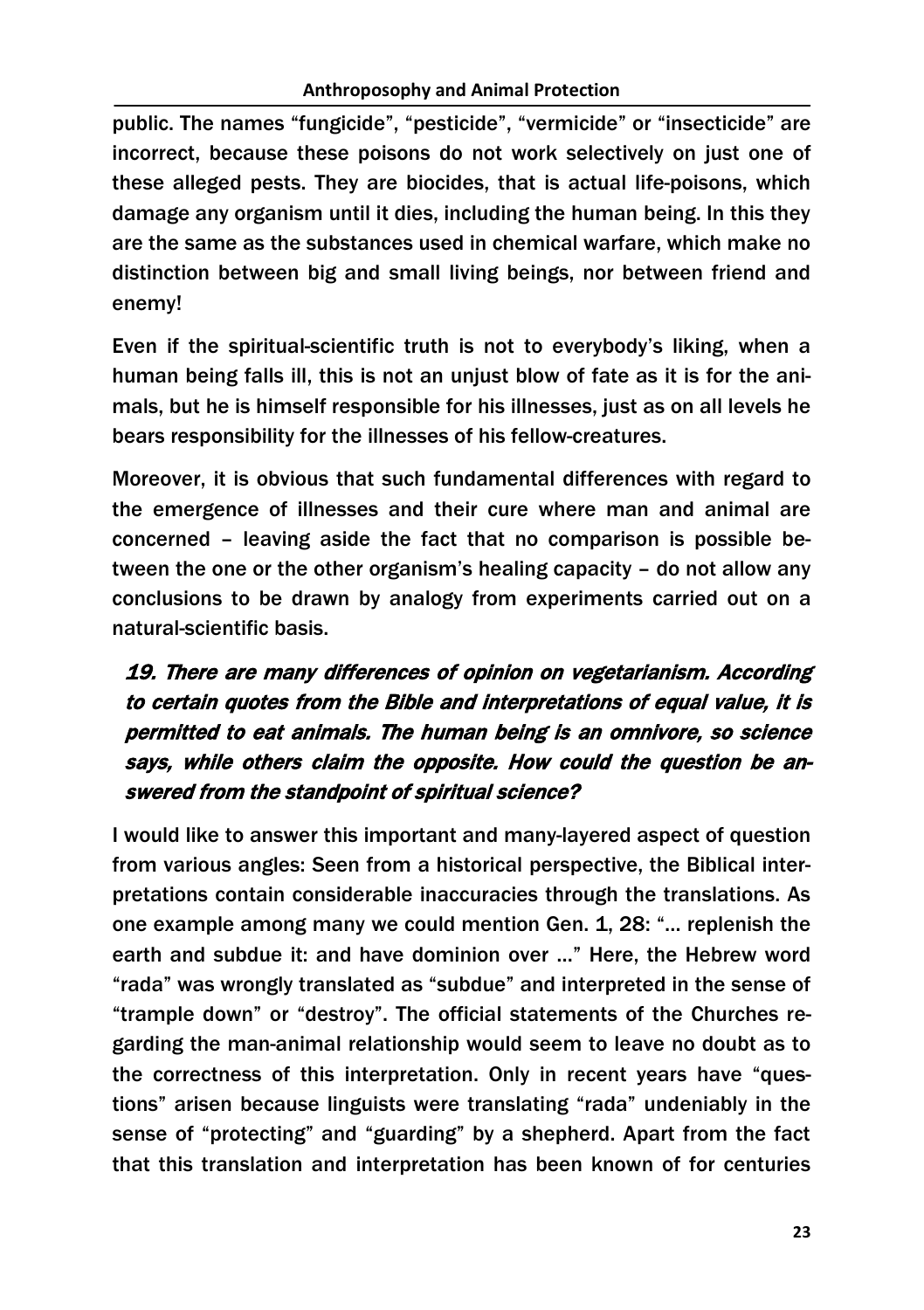but clearly did not fit into the prevailing view, one can ask how much longer we must wait for the Churches to put this "new insight" into practice and allow the animals, also in religion, their due according to the laws of creation.

Regarding the way man should be nourished there would be no difficulties of interpretation, because in Gen. 1/29-31 God says literally: "Behold, I have given you every herb bearing seed, which is upon the face of the earth, and every tree, in … which is the fruit of a tree yielding seed; to you it shall be for meat."

[After further discussion of the nutrition question as it appears in the Bible, Werner Hartinger continues as follows:] Investigations into the consequences for health of a vegetarian diet, as carried out by the German Cancer Institute, the Giessen University Institute for Nutritional Physiology and the Federal Health Dept., carry an unmistakably clear message. All agree that the vegetarian is far less susceptible to malign tumours, despite living 10 years longer on average: that he suffers only half as much from heart and circulatory disorders, and has to visit the doctor only 20% of the average frequency. Particularly impressive is the low susceptibility to infectious diseases.

In the well-know long-term study by the Mormons of several thousand members of this "Church of Jesus Christ of the Latter-Day Saints" in the U.S.A. the health figures are still more convincing, because they are all strict vegetarians and shun alcohol and nicotine. The cancer rate of their preachers, who do not live in seclusion and who follow a normal career, is only 10% of the average! Would this not be a sure indication of a sensible nourishment for the human being, even if he is described by science, based on odontological analogies with chimpanzees, as an "omnivore"?

But now to the spiritual-scientific approach to this problem: Anthroposophy is not an "anti" or alternative movement that aims by means of prescriptions for reform in breath technique or nutrition to achieve a change in outer life-conditions. Nor does it have the intention to take people's thinking away from them and order this or that by decree. Its aim is to present spiritual-scientific truth, make it understandable and indicate the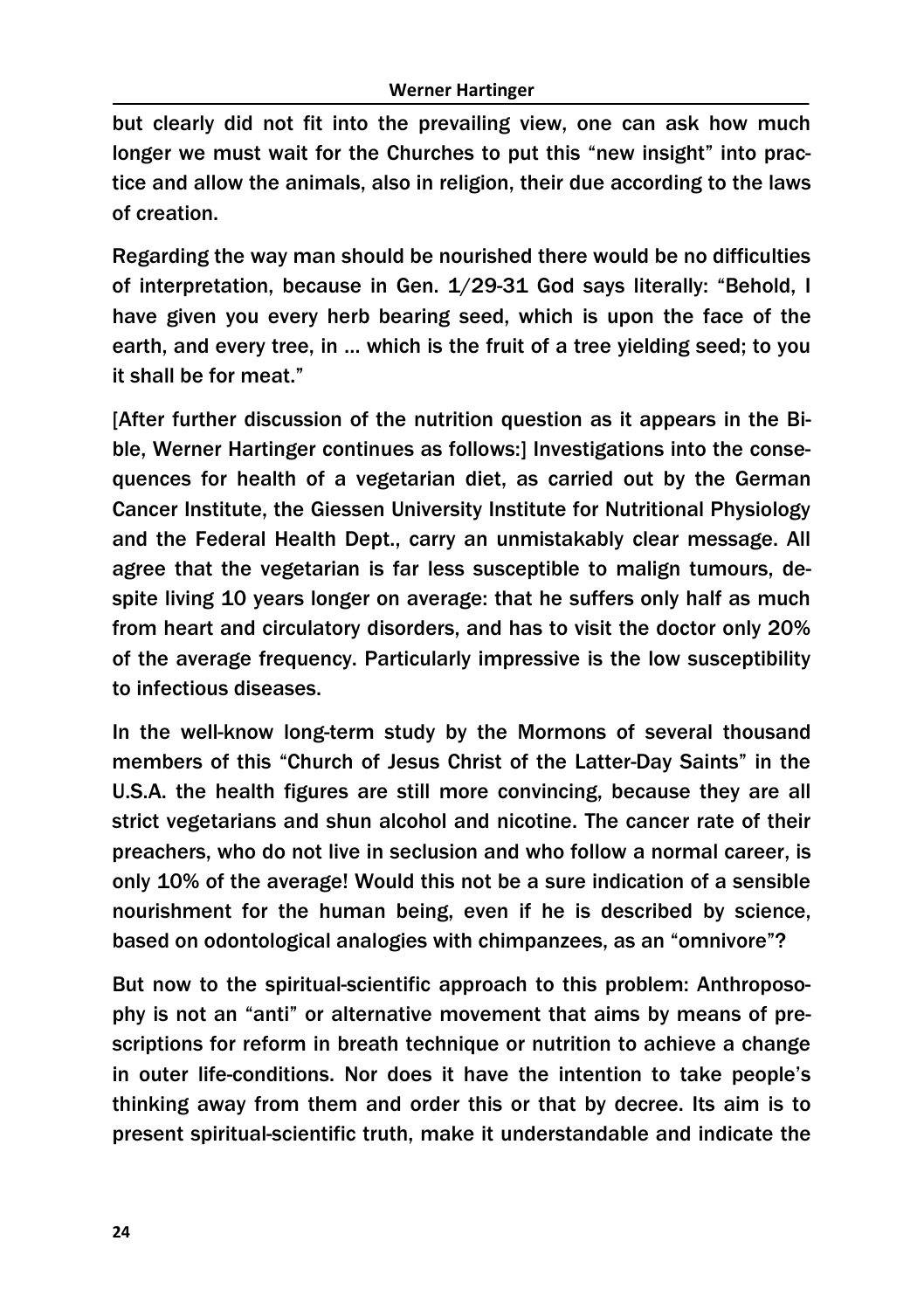consequences of actions. What conclusions the human being draws from this, is up to him to decide freely for himself.

In "Nutrition and Consciousness" R. Steiner is quoted as follows: "I never tell a person to be a vegetarian or eat meat; I only show what effect it has when he does the one or the other. He can then decide for himself what he wants to eat." It does not help one's development to abstain from eating meat just for health reasons or to increase one's life expectation, because if one has an inappropriate inner attitude, this can even have harmful effects. Only your personal progress in knowledge shows that a food is no longer right for you, through the fact that you start to feel a kind of aversion to it. Elsewhere (GA 254) R. Steiner said that within the framework of the generations of the sixth epoch the animal kingdom will change enormously. Those animals in particular that are bred and kept for meat consumption will for the most part have died out. People will then have recognized the spiritual basis of meat-eating and its negative consequences for health and will sing the praises of a meat-free diet. They will recall in incomprehension that their ancestors in ancient times, barbarically enough, ate the flesh of their fellow-creatures.

In all the Mystery schools of mankind it has been known for thousands of years what importance the food ingested has for the physical and spiritual development of the human being and of humanity. Mindful of the knowledge that nourishment is not merely a physical but primarily a spiritual process, with which the ether body brings about the first transformation of substances in the direction of "etherisation", they lived as strict vegetarians, did not even eat all the fruits of the earth and fasted regularly. But all that has been forgotten, and science has favoured the interpretation of nutrition as a purely biological-material process, whereby the nutrients are absorbed in their molecular structure by the body. This is not the case, because the molecules and atoms as they pass through the intestinal wall, are broken down to a level of immaterial existence. In the biological energy-fields of the organism, the atom is split into its primary components, namely, its astral formative forces and the four ethers of the earth out of which they were built. In this physically non-demonstrable form they are taken up in part by the human ether-body, and the astral forces by the astral body, which represents the main part of the soul. The other part of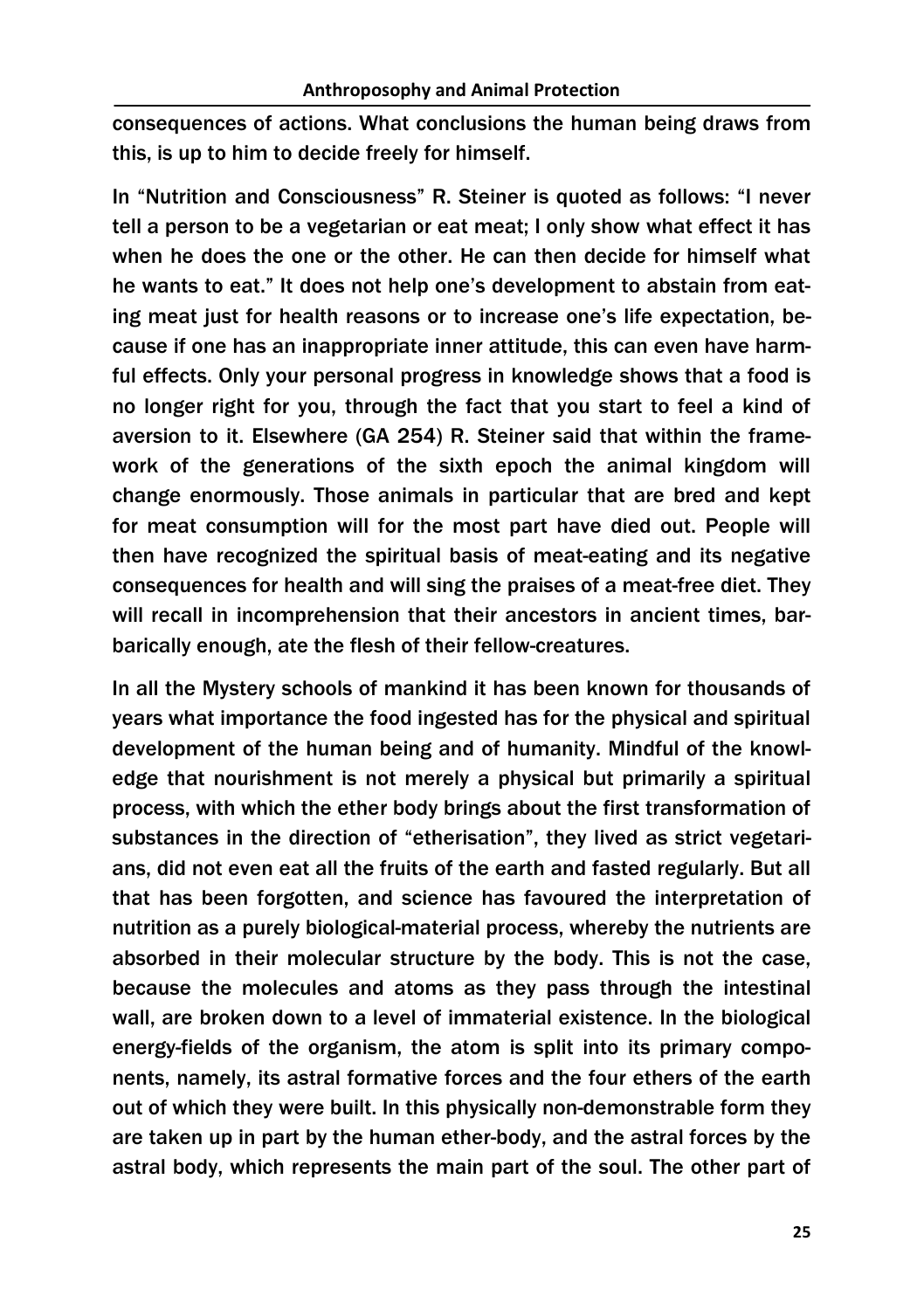the ether-substances absorbed in this way is used directly for the buildingup of carbon compounds belonging uniquely to the body, that is, for the protein that is unique to the species. Just as the sun in the macrocosm, with the help of the spirits of Form, lets a new plant arise from the etherforms, so are the microcosmic bodily substances formed in the organism of man within the energy-field of his 'I'. Digestion therefore means spiritualization of the ingested substance and stimulation of the forces of the personality for the creation of new human protein. Thus, it is a capacity of the spiritual personality that means for the plant an evolutionary process of development.

Everyone knows that, despite the same food, no one person is the same as another. The one is fat, the other is thin, the one has eaten sufficient, the other is still hungry, the one falls ill, the other stays healthy, the one grows intelligent, the other relies more on the media. It is quite clear that the human being has in him nothing that his own spirit has created for him. All that he has absorbed into himself his spiritual 'I' had first to lead over into an immaterial form of existence in order to develop from this the individual principle.

Thus we can see that with vegetarian food only minerals of the earth and ether-substances of the plant are taken in and digested, because the plant only has these two constituent bodies. But the animal also has an astral body, so that when we eat meat both the minerals and the etheric forces and the astrality of the animal are taken in. Quite apart from the fact that the separation of animal matter into its astral formative forces and etheric substances is considerably more difficult than that of the plant – which is why a person always feels so tired after a meal containing a lot of meat – he also takes in the animal astrality, which influences him unconsciously in his own soul-principle. As a result, his own thinking, feeling and willing are changed. This is why Moses said emphatically in Deuteronomy 12, 16 and 23 that the animal's soul is in its blood and that through eating the blood from its flesh the human being is turned into an animal.

It was known to the initiates and they tried to formulate it in a way that was understandable, that consumption of meat makes one aggressive, warlike and bloodthirsty as well as quarrelsome, but also susceptible to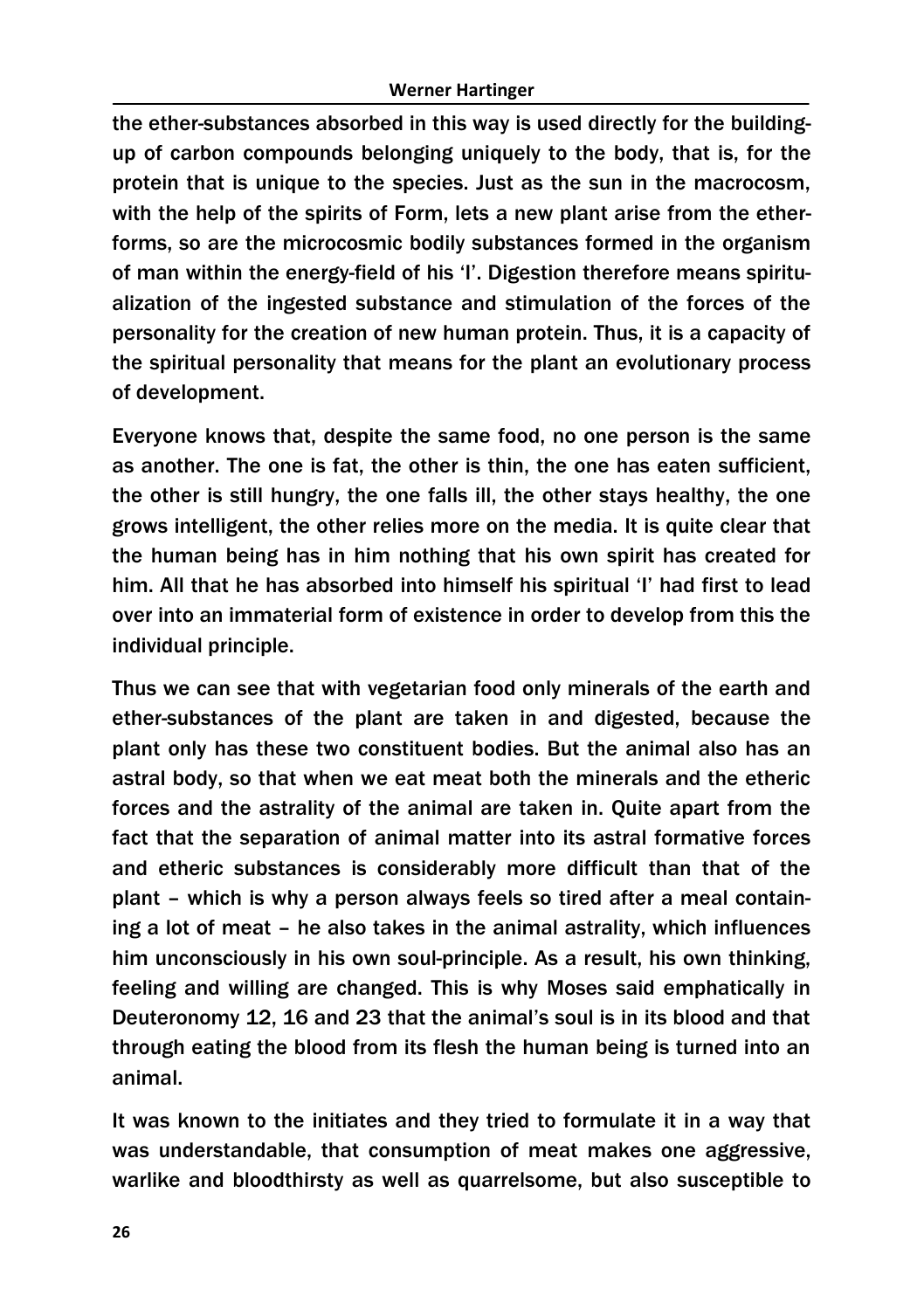illness, especially infectious diseases. The peoples of the world are, of course, susceptible and influenceable in differing degrees. Jews and Arabs in particular react to the consumption of meat in a strongly emotional way, above all through the eating of pork. Due to an innate disposition of the Jews it led, to a considerable degree, to diabetes, because it makes the breakdown of sugar in the body very difficult; and in the Arab it can lead to an uncontrolled emotional reaction in the way of passion, anger and belligerence. Hence the taboo on the eating of pork. Such influences of animal flesh on the consumer have existed for millennia, and there are well-known survivals today. Why does the hunter eat the heart, liver and kidneys of the wild animals he has caught? Because he wants to have for himself its life-forces, stamina and combativeness. And the cannibal, too, does not eat his slaughtered enemy because of hunger; he wants in this way to acquire the enemy's positive qualities, such as courage, cunning, experience and strength.

But for the animal in the wild these qualities are advantageous and necessary, because of the principle of selection and survival prevailing there. Not for the human being, however, who generally cannot control them. They do not fit into his cultural context and evolutionary principle, and only hamper him in his development. At an early stage man had to hand over his astral qualities to the animals because, burdened in this way, his further evolution was questionable. Today, he unwittingly takes them back into himself through the consumption of meat, and fails to recognize the connection with illnesses, on the basis of "proven scientific medical knowledge" and even despite studies of the health of vegetarians.

# 20. How are we to judge the consolidating trend in the European Union with regard to the man-animal relationships, and what forces will gain the upper hand?

Events and development on the earth are always the result of corresponding processes in the spiritual world. It is therefore difficult for someone without clairvoyant faculties to give a perspective of the future. He can therefore, on the basis of personal experiences, of events that have occurred and developments of the past, only hazard a forecast which in terms of time and content cannot be regarded as authoritative.